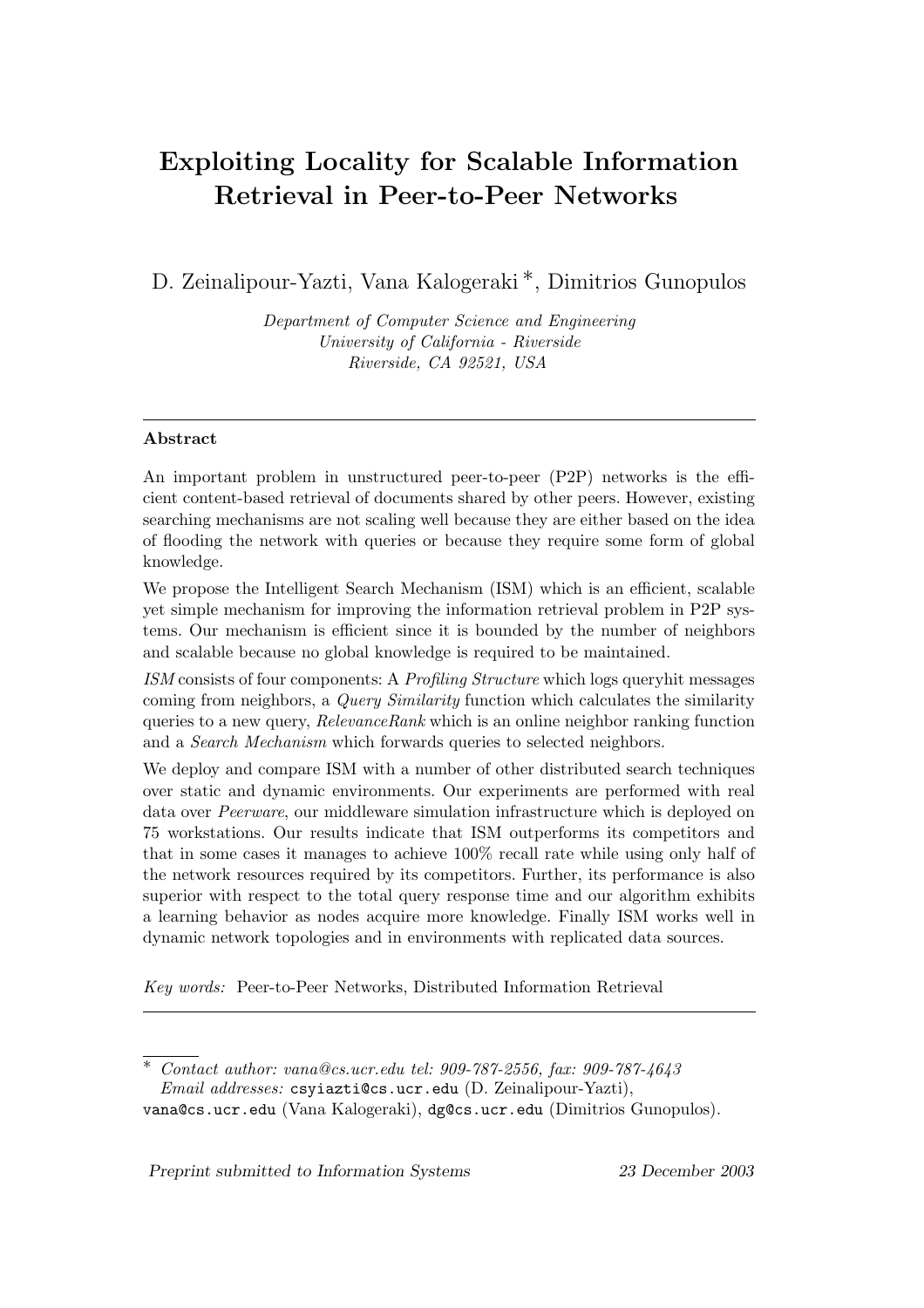## 1 Introduction

Peer-to-peer (P2P) networks are increasingly becoming popular because they offer opportunities for real-time communication, ad-hoc collaboration [12] and information sharing [10,16,22] in large-scale distributed environments. Recently the P2P model has also been proposed in [3,14,28] as an alternative model to WWW-crawling based systems to cope with information that changes frequently. Peer-to-peer computing is defined as the sharing of computer resources and information through direct exchange. The most distinct characteristic of P2P computing is that there is symmetric communication between the peers; each peer has both a client and a server role. The advantages of P2P systems are multi-dimensional; they improve scalability by enabling direct and real-time sharing of services and information; enable knowledge sharing by aggregating information and resources from nodes that are located on geographically distributed and potentially heterogeneous platforms; and, provide high availability by eliminating the need for a centralized component.

In this paper we consider the information retrieval problem in P2P networks. Assume that each peer has a database (or collection) of documents (see figure 1) which represents the knowledge of the peer. The documents can be collections of text, audio, video or other semi-structured documents. Each peer shares its information with the rest of the network through its neighbors. A node searches for information by sending query messages to its peers. Without loss of generality we assume that the queries are collections of keywords and that a querying peer is interested in finding all the documents that contain a set of keywords. A peer receiving a query message evaluates the constraint locally against its collections of documents. If the evaluation is successful, the peer generates a reply message to the querying peer which includes the identifier of all the documents that correspond to the constraint. Once a querying peer receives responses from its peers it afterwards decides which documents to download. Our goal is to decrease the number of messages sent per query while at the same time maintain a high recall rate.

The information retrieval problem is a more complex operation than traditional search techniques based on object identifiers or filenames, currently being used in P2P systems [5,10,16]. The Information Retrieval (IR) community has over the years developed algorithms for precise document retrieval in static data environments (such as a corpus of documents). However these methods are not directly applicable to P2P systems where there is no central repository, there are large numbers of documents, and nodes are joining and leaving in a dynamic and ad-hoc manner. Given the information explosion in the last few years, the advances in public networks along with the deployment of powerful personal computing units by end users; we believe that the P2P computing model may dominate the traditional Client-Server model in the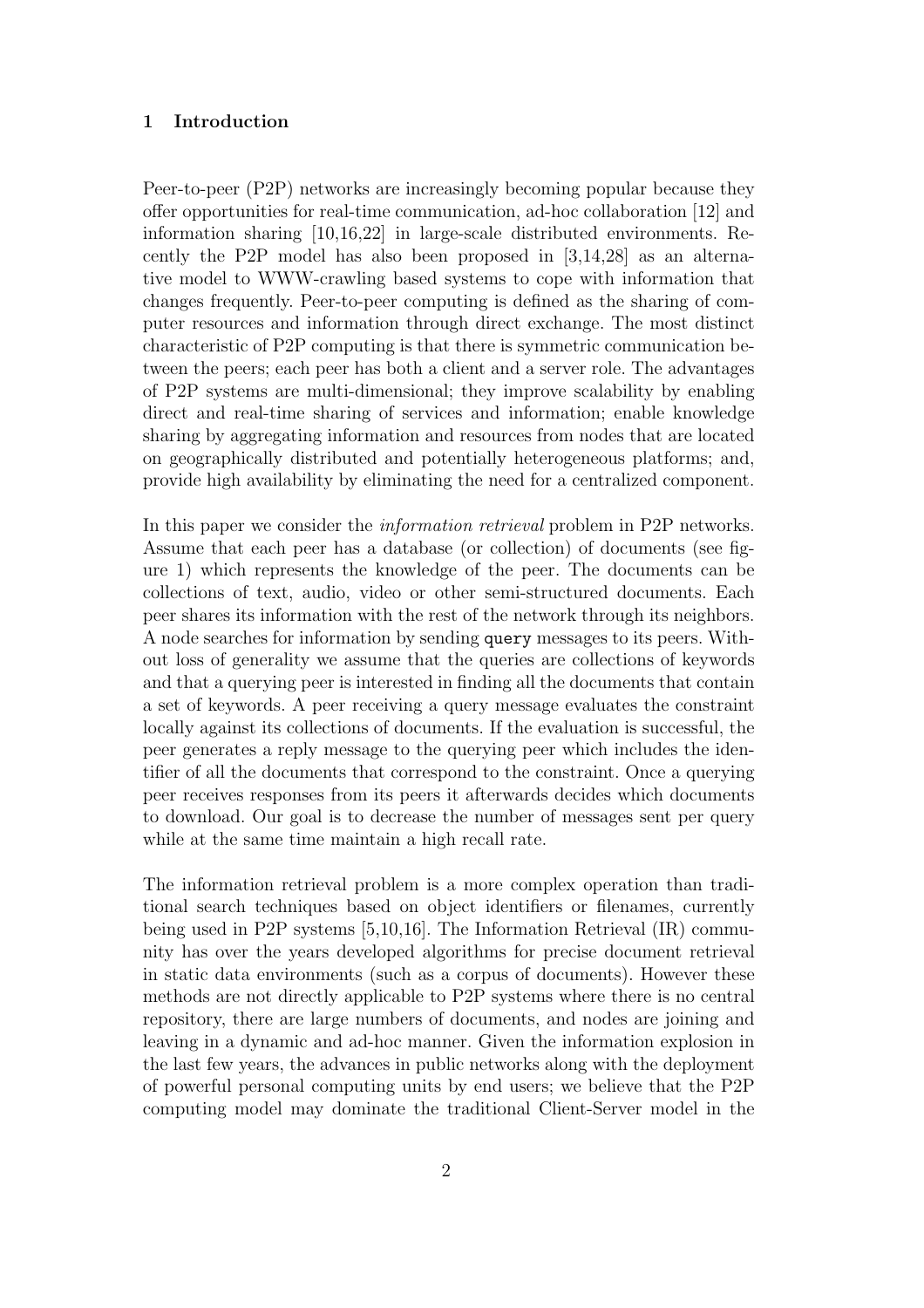

Fig. 1. Information Retrieval in P2P systems. Each node possesses a collection of files (text, audio or video) and nodes want to perform content-based searches over the document collection of other nodes.

coming years, and that P2P systems are going to become applicable to a wide set of applications.

Note that searching based on the file contents is not possible in most current P2P systems [5,10,22]. In those systems searching is done using file identifiers instead (such as the name of the file or the documentId). Although this allows deployment of efficient search and indexing techniques it restricts the ability of P2P users to perform content-based searches.

There are generally three type of search techniques: i) *centralized* (e.g. napster  $[22]$ , ii) hybrid (e.g. kazaa [16] and gnutella v0.6) and iii) purely decentralized (e.g. gnutella v $0.4$  [10]).

In centralized search techniques, each peer uploads an index of its files to the index server as it joins the network. These are centralized processes that exploit large databases and parallel approaches to process queries, and work extremely well. In the P2P information retrieval context however, they have several disadvantages. The biggest disadvantage is that the index needs to be an inverted index over all the documents in the network. This means that the index node has to have sufficient resources to setup and maintain such settings. Although hardware performance and costs have improved, such centralized repositories are still expensive and prohibitive in dynamic environments where nodes are joining and leaving.

Hybrid search techniques improve scalability, by employing one (or possibly more) peers with long-time connectivity and high bandwidth connection and capacity. These have additional functionality in that they become indexes for the contents of other peers or form a backbone infrastructure which can be utilized by other less powerful nodes.

Finally in purely decentralized search techniques each node acts independently and the actual searches are performed using brute force techniques (e.g. by broadcasting the query). However, query broadcasting becomes an expensive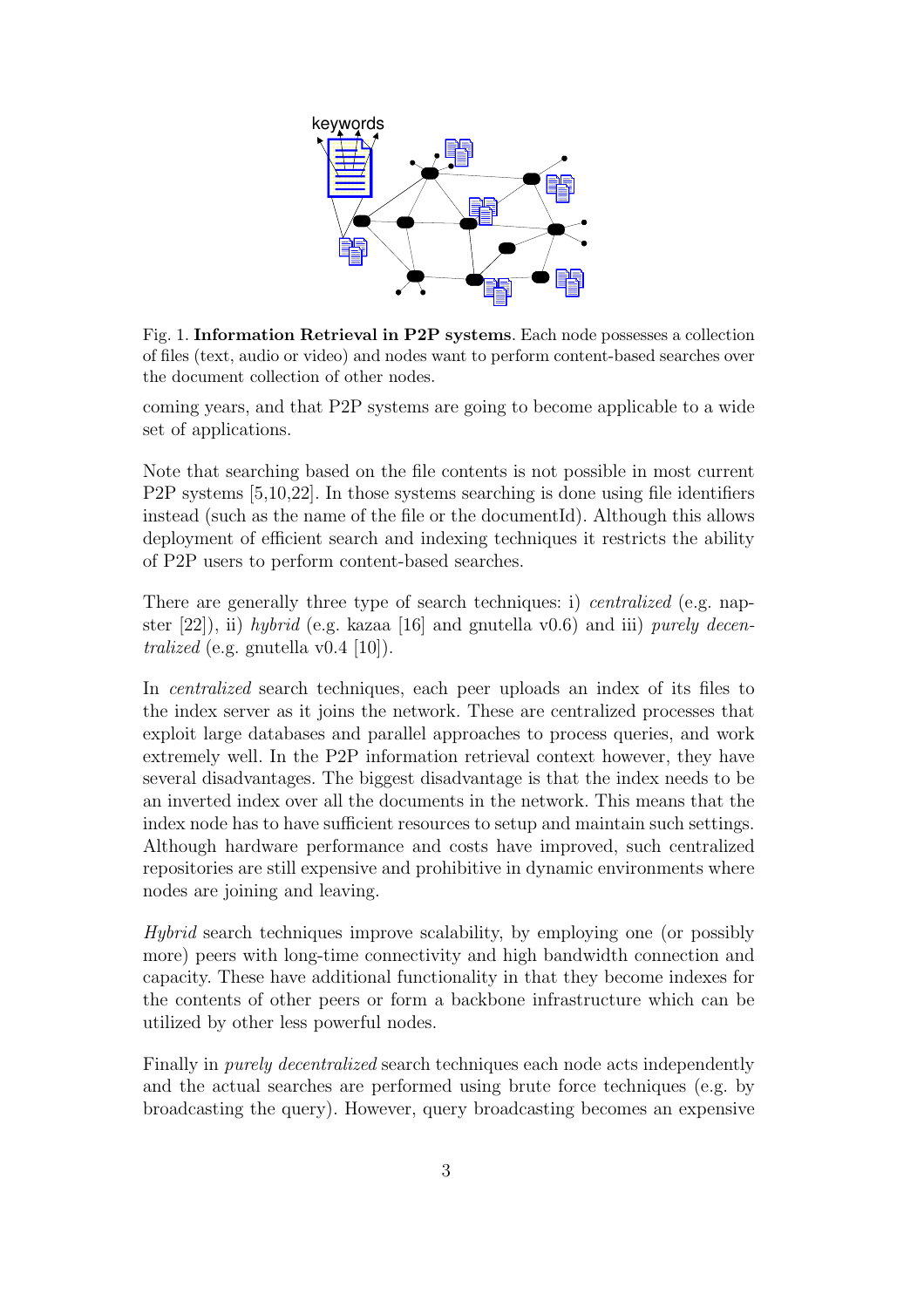

Fig. 2. Searching in a peer-to-peer network with Breadth First Search (BFS): Each peer forwards the query to all its neighbors.

operation given that such networks are extremely large. Therefore efficient information retrieval in such settings becomes a challenging task.

## 2 Information Retrieval in Pure P2P Networks

In this section we provide a brief overview of techniques and algorithms that can be used to perform content-based searches in P2P system. We consider a network of n nodes (peers), with average degree r (with  $r \ll n$ ), that is, each peer is directly connected to around r other peers. For a given peer  $u$ , the peers in  $N(u)$  are those nodes in the network that have a direct connection to u. Formally, for a given peer u, let  $D_u$  be the set of documents that are stored in  $u$ . Without loss of generality, assume that each document  $d$  is a sequence of keywords, and let  $s(d)$  be the (unordered) set of keywords in d. Given a query  $q$ , itself a set of keywords, the result of the query should be the *answer* set  $\{(d, u)|$  where  $q \subset s(d)$  and  $d \in D_u\}$ , that is, the documents that include the keywords in  $q$  that are stored in peer  $u$ .

# 2.1 The "naive" Breadth First Search (BFS) Technique

BFS is a technique widely used in P2P file sharing applications, such as Gnutella [10]. BFS sacrifices performance and network utilization in the sake of its simplicity. The BFS search protocol in a peer-to-peer network (see figure 2) works as follows. A node  $v$  generates a Query message  $q$  when it wants to search for contents located on other peers.  $v$  propagates  $q$  to all of the peers in  $N(v)$ . When a peer u receives a **Query** request, it first propagates q further by again using the neighbors in  $N(u)$  (except the sender), and then searches its local repository for relevant matches. If some node  $w$  has a match,  $w$  generates a QueryHit message to transmit the result. The QueryHit message includes information such as the number of corresponding documents and the network connectivity of the answering peer. If, for example, node  $v$  receives a QueryHit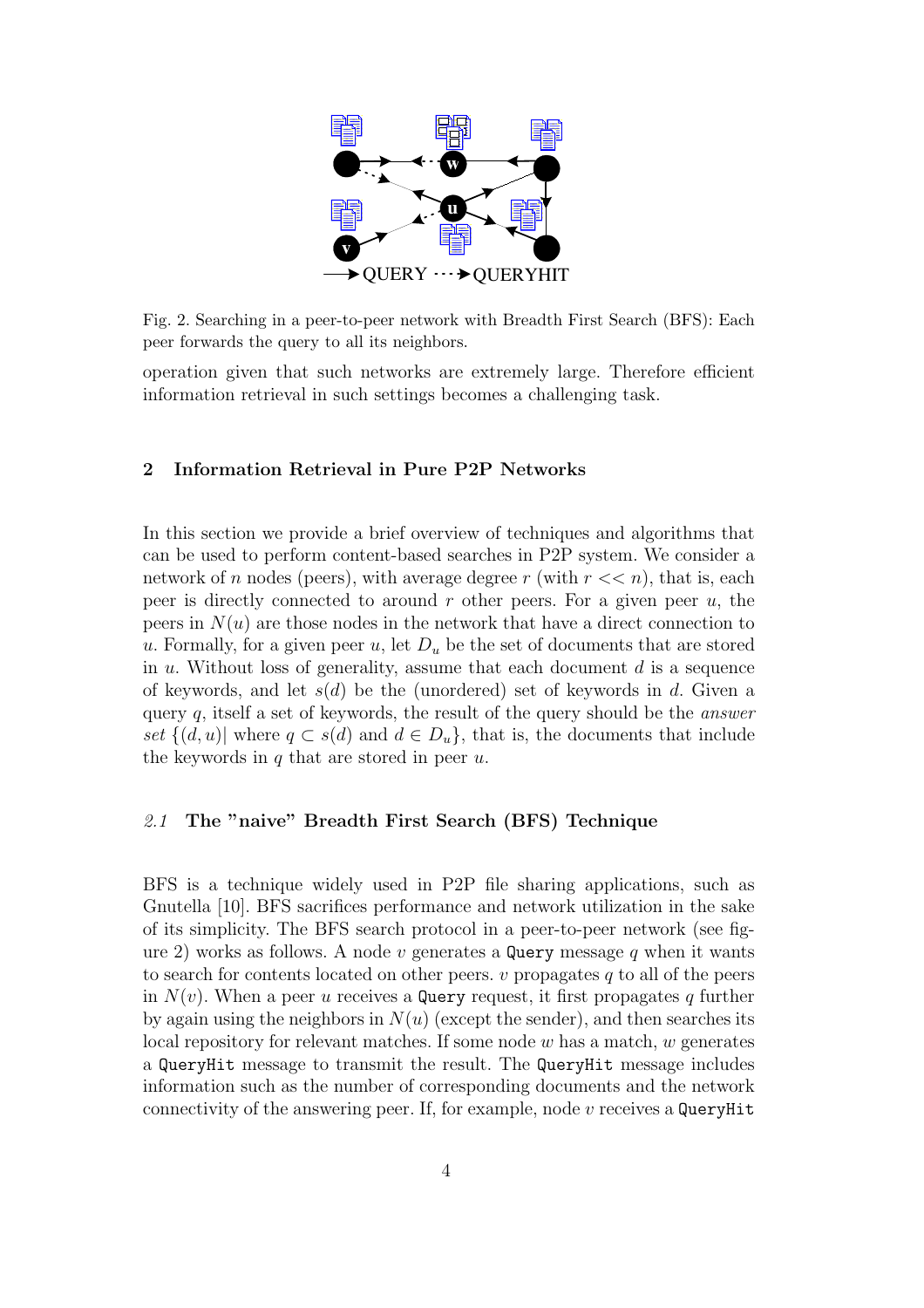

Fig. 3. Searching in a peer-to-peer network with Random Breadth First Search (RBFS): Each peer forwards the query to a random subset of its neighbors.

from more than one peer, it may choose to do the actual download from the peer with the best network connectivity. QueryHit messages are sent along the same path that carried the incoming Query messages.

The disadvantage of BFS is that a query is consuming excessive network and processing resources because a query is propagated along all links (including nodes with high latencies). Therefore the network can easily become a bottleneck. One technique to avoid flooding the whole network with messages for a single query is to associate each query with a time-to-live (TTL) field. The TTL field determines the maximum number of hops that a given query should be forwarded. In a typical Gnutella search the initial value for the TTL is usually 7, which decreases each time the query is forwarded. When the TTL becomes 0, the message is no longer forwarded. We will show in section 6 that this technique is not adequate for reducing messaging and that we can further improve on that.

# 2.2 The Random Breadth-First-Search (RBFS) Technique

In [15] we propose and evaluate the Random Breadth-First-Search (BFS) technique that can dramatically improve over the naive BFS approach. In RBFS (see figure 3) each peer u forwards a search message to only a fraction of its peers. Node u randomly selects a subset of  $N(u)$  to propagate the search request. The fraction of peers that are selected is a parameter  $1$  to the mechanism. The advantage of this technique is that it does not require any global knowledge. Every node is able to make local decisions in a fast manner since it only needs to select some small percentage of its incoming and outgoing connections. On the other hand, this algorithm is probabilistic. Therefore some large segments of the network may become unreachable if some node does not understand that a particular link would lead the query to such segments.

<sup>&</sup>lt;sup>1</sup> In our experiments we used a fraction of 0.5 (a peer propagates the request to half its peers, selected at random).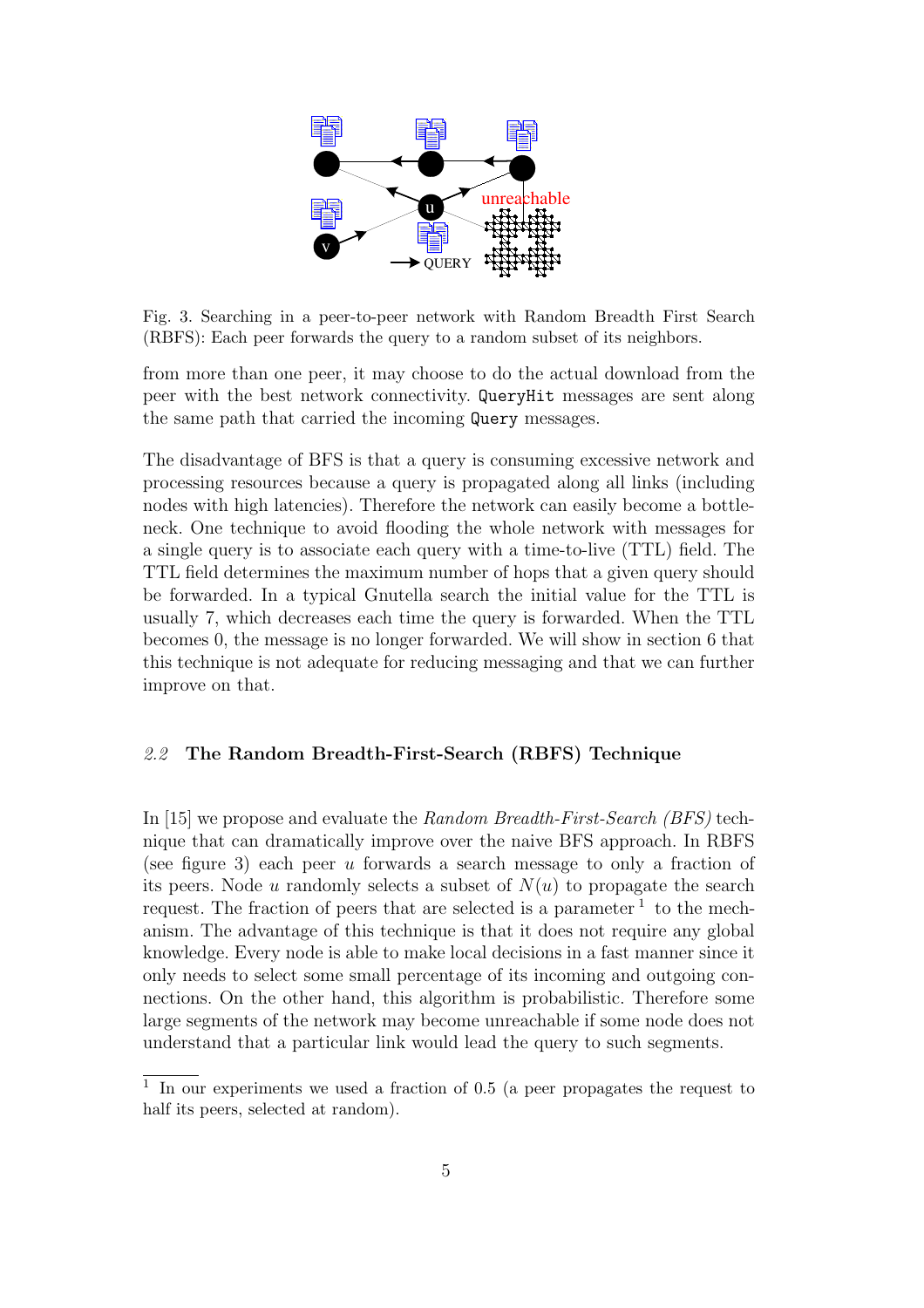

Fig. 4. The >RES heuristic is able to identify stable neighbors and neighbors connected with many others. However it fails to explore nodes which contain content related to a query.

## 2.3 Directed BFS and the Most Results in Past (>RES) Heuristic

In [34], Yang et al., present a technique where each node forwards a query to some of its peers based on some aggregated statistics. The authors compare a number of query routing heuristics and mention that the The Most Results in Past  $(>=$ RES) heuristic has the best satisfaction performance. A query is defined to be *satisfied* if  $Z$ , for some constant  $Z$ , or more results are returned. In  $>$ RES a peer u forwards a search message to the k peers which returned the most results for the last 10 queries. In their experiments they chose  $k = 1$ turning in that way their approach from a Directed BFS into a Depth-First-Search approach.

The technique is similar to the Intelligent Search Mechanism we propose in section 3, but uses simpler information about the peers, and is optimized to find  $Z$  documents efficiently (for a fixed  $Z$ ) rather than finding as many documents as possible. The nature of  $>$ RES (see figure 4) allows it to explore the larger network segments (which usually also contain the most results) and the most stable neighbors (the peers that have routed back many queryhits), but it doesn't manage to explore the nodes which contain content related to the query. We therefore characterize  $>$ RES a quantitative rather than qualitative approach.

#### 2.4 Other Related Techniques and Algorithms

Routing Indices: In [6], Crespo et al., present a hybrid technique where each peer builds indices using aggregate information on the contents of the documents of its peers. This technique is essentially a push update technique where each peer sends to its peers information about its documents (along with updates every time a local update happens), thus it is complementary to our approach where the profiles get updated when a peer answers a query.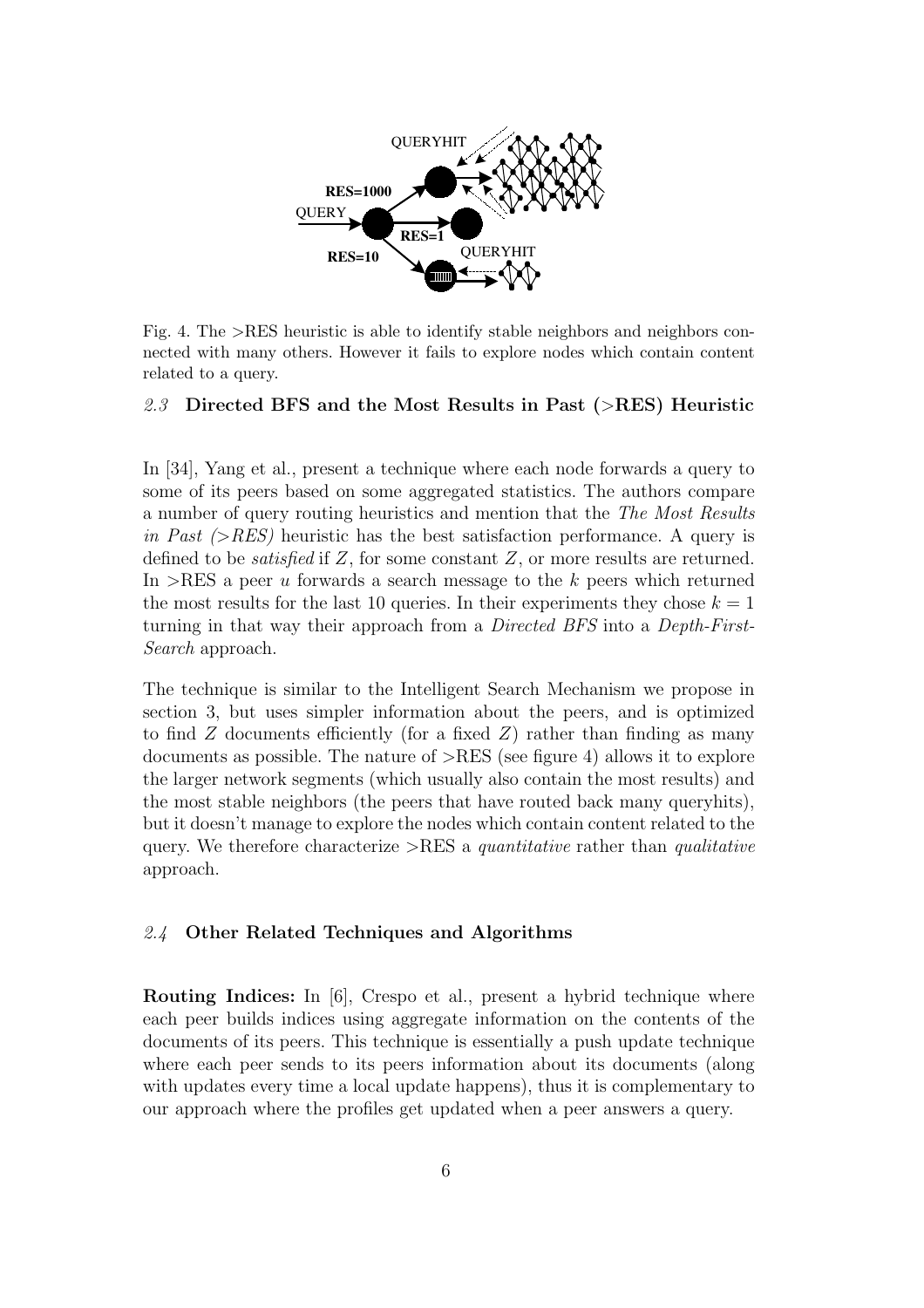Random Walkers and Probabilistic Searches: In the Random Walker model, which is presented in [20], each node forwards a query message by selecting a random neighbor and the query message is called a walker. This model however doesn't use any explicit technique to guide the query to the most relevant content. Another similar technique to Random Walkers is the Adaptive Probabilistic Search (APS) [30] algorithm. In APS each node deploys a local index, which captures the relative probability of each neighbor to be chosen as the next hop for some future request. The main difference with Random Walkers is that in APS a node utilizes feedback from previous searches to probabilistically guide future walkers, rather than forwarding the walker at random. The APS algorithm is shown to offer improved performance over the random walker model.

Randomized Gossiping and Semantic Spaces: In the PlanetP [7] system, participating nodes build a global inverted index which is partially constructed by each node. The framework is based on bloom filters, which capture the index of some node, and which are randomly gossiped across the community. In a different approach, the pSearch [29] system explores semantic spaces by using advanced techniques from the Information Retrieval field. It uses the Vector Space Model (VSM) and Latent Semantic Indexing (LSI) to generate a semantic space which is then distributed on top of a CAN [24] structured P2P overlay. pSearch is not designated for unstructured networks making it therefore not applicable in the context of purely distributed overlays.

Distributed IR: A number of algorithms have been proposed in [4,8,11,31,32] for distributed information retrieval in traditional database settings. In these, assuming that we want to submit a query to a subset of the databases available, the problem is to decide which databases are more likely to contain the most relevant documents. However, these algorithms assume that the querying party has some statistical knowledge about the contents of each database (for example, word frequencies in documents), and therefore have a global view of the system. In addition, most techniques assume an always-on environment. Recent work [18,23] shows that the performance can be improved, if the collections are conceptually separated.

Exploiting the P2P Network Structure: In a different approach, local search strategies that take advantage of the structure of power-law networks can be employed [1]. The algorithm explores nodes with high connectivity first. Essentially this is a directed depth-first-search mechanism.

Centralized Approaches: In centralized systems there is an inverted index over all the documents in the collection of the participating hosts. These include commercial information retrieval systems such as web search engines (e.g. Google, Inktomi) as well as P2P models that provide centralized indexes [21,22,33]. These techniques represent an altogether different philosophy, and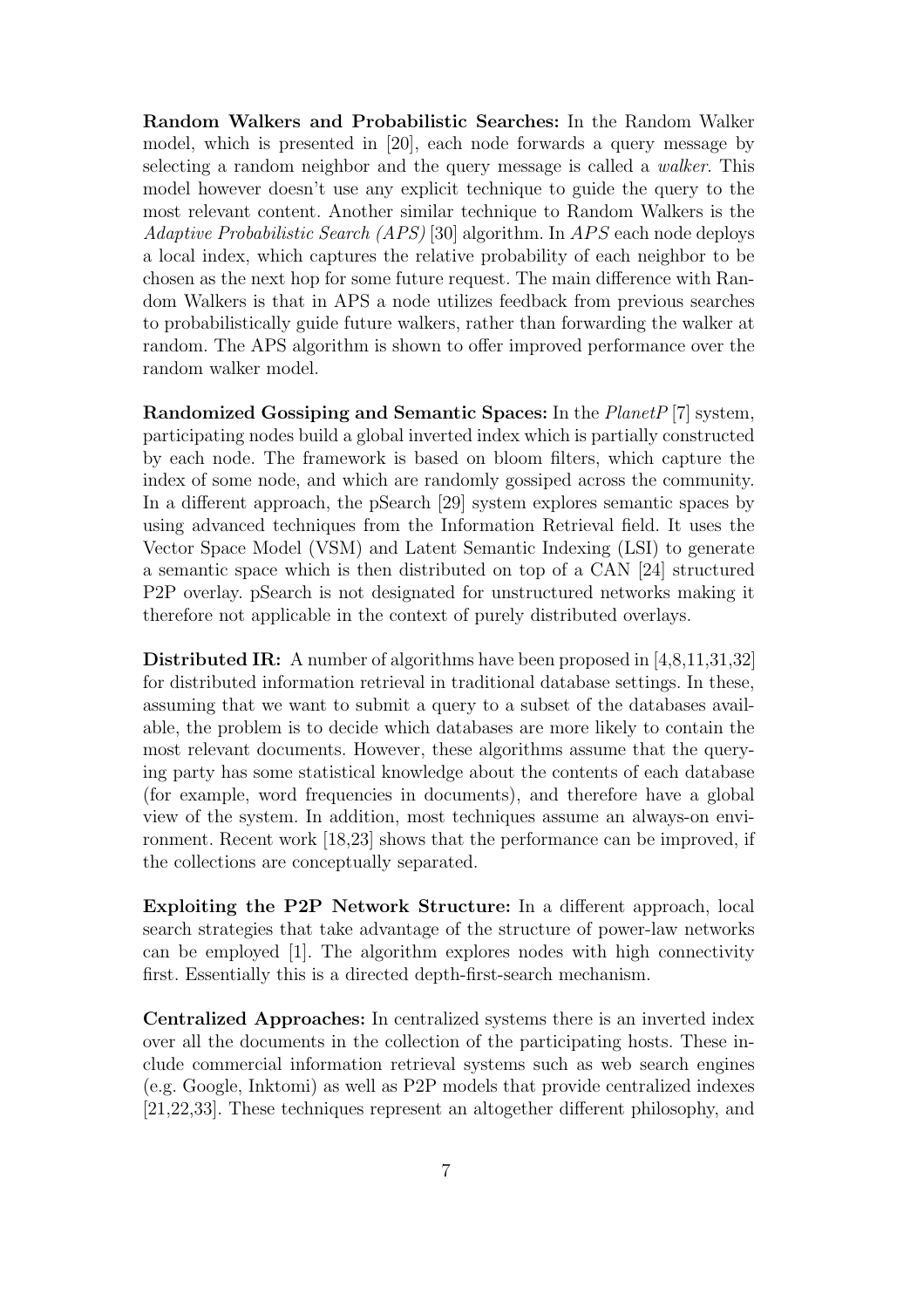they are not directly comparable. In general, one trades simplicity and robustness with improved search time and more expensive resources. Centralized approaches are faster and guarantee to find all results while the decentralized approaches allow always fresh content and are less costly.

Searching Using Object Identifiers: Distributed file indexing systems such as Oceanstore<sup>[17]</sup>, CAN<sup>[24]</sup> and Chord<sup>[27]</sup> allow peers to perform efficient searches using object identifiers rather than keywords. These systems, usually referred as Structured Overlays or Distributed Hash Tables (DHT), use a specific structure with some hashing scheme that allows peers to perform object lookup operations getting in return the address of the node storing the object. Lookups are achieved by following a path that increasingly progresses to the destination. These systems have been designed to optimize object retrieval by minimizing the number of messages and hops required to retrieve the object, as opposed to Unstructured Overlays (e.g. Gnutella [10]), in which the network structure doesn't provide any lookup guaranties.

A disadvantage of DHTs is that they consider only the problem of searching for keys, and thus cannot perform content-based retrieval. Recent work in [13] shows that content-based query resolution is feasible in DHT systems if these are using Rendezvous Points (RP). More specifically the framework proposes the registration of the content (i.e. attribute-value pairs that describe the content) at RPs. Queries might then be routed, using Chord, to a predefined set of RPs which consequently resolve the query.

Freenet [5] is another distributed information storage and retrieval system that uses instead an intelligent Depth-First-Search (DFS) mechanism to locate the object keys in the system. The advantage of DFS search is that a small set of peers can be queried quickly and efficiently; however by its nature it can take a long time if we want to find all the results to a query.

# 2.5 Our Contribution

In this paper we consider a fully distributed technique for addressing the information retrieval problem in pure P2P networks. More specifically:

- We propose the Intelligent Search Mechanism (ISM), which is an efficient, scalable yet simple mechanism for improving the information retrieval problem in P2P systems. ISM is entirely distributed, requires only local knowledge and therefore scales well with the size of the network.
- We provide an extensive experimental study, using our distributed newspaper infrastructure, which shows that our algorithm scales to large datasets, works well in dynamic environments, achieves high recall rates and reduces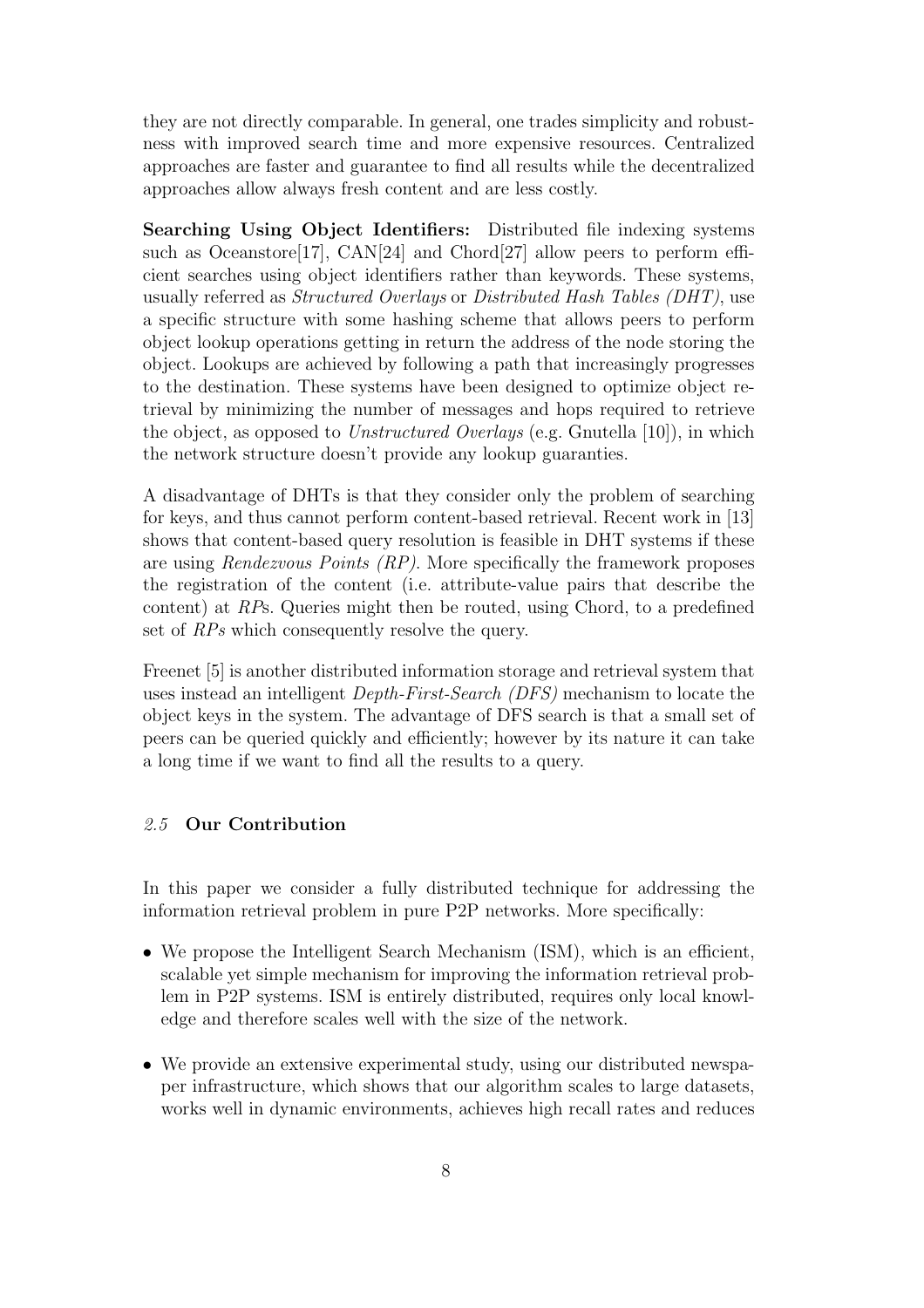networking costs. We compared the performance of ISM with other popular techniques and show that ISM outperforms its competitors and that it exhibits a learning behavior.

The remainder of the paper is organized as follows: In section 3 we present the Intelligent Search Mechanism. In section 4 we make an analytical study of the characteristics of the compared techniques. Section 5 describes our simulation methodology and our middleware infrastructure. In section 6 we present our experimental evaluation over static and dynamic environments by using different datasets and topologies and section 7 concludes the paper.

# 3 The Intelligent Search Mechanism (ISM)

The Intelligent Search Mechanism (ISM) is a new mechanism for information retrieval in P2P networks. The objective of the ISM algorithm <sup>2</sup> , is to help the querying peer to find the most relevant answers to its query quickly and efficiently rather than finding the larger number of answers.

Our algorithm exploits the locality of past queries by using well established techniques from the Information Retrieval field. Our technique is entirely distributed and a node can make local and autonomous decisions without coordinating with any other peers, which therefore leads to reduced networking and processing costs. Keys to improving the speed and efficiency of the information retrieval mechanism is to minimize the communication costs, that is, the number of messages sent between the peers, and to minimize the number of peers that are queried for each search request. To achieve this, a peer estimates for each query, which of its peers are more likely to reply to this query, and propagates the query message to those peers only (see figure 5).

The Intelligent Search mechanism for distributed information retrieval consists of four components:

- (1) A *Profiling Structure* that a peer u uses to keep a profile for each of its peers in  $N(u)$ . The profile keeps the most recent past replies of each peer.
- (2) A Query Similarity function that a peer uses locally to find the similarity between different search queries.
- (3) RelevanceRank, which is a peer ranking mechanism that a peer u runs locally using the profiles of its peers and some query. The mechanism ranks the peers in  $N(u)$ , so that u can send the search query to the peers that will most likely have an answer.
- (4) A Search Mechanism to send the query to the peers. This is the only

<sup>2</sup> An earlier version of the algorithm was presented in [15].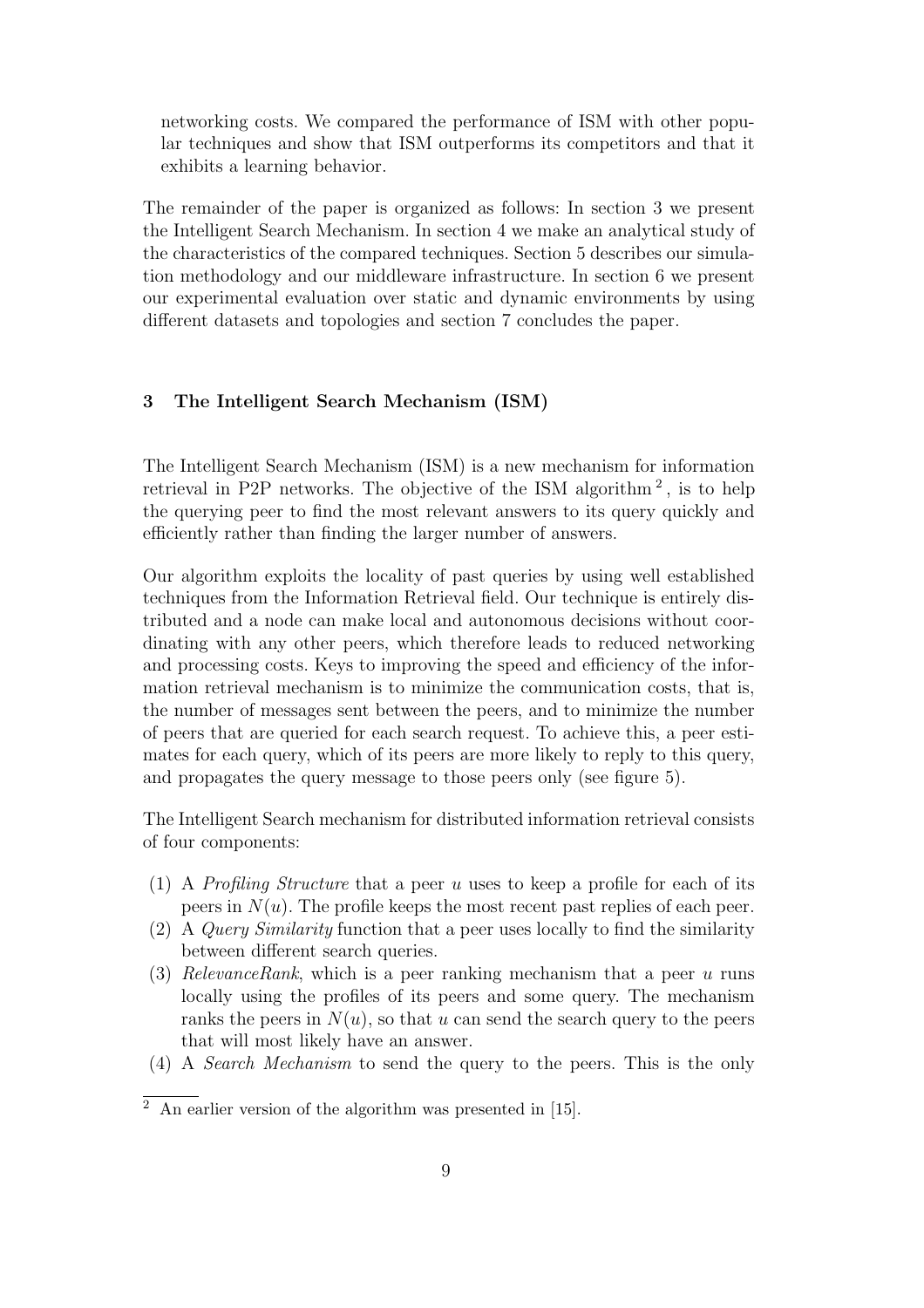

Fig. 5. Searching in a peer-to-peer network with the Intelligent Search Mechanism (ISM): Each peer uses the knowledge it obtains from monitoring the past queries to propagate the query messages to only a subset of the peers.

mechanism used by a node to communicate with its peers. It is the same mechanism employed by the Gnutella protocol for communications between peers.

# 3.1 Profiling Structure

To decide to which peers a query will be sent, a node ranks all its peers with respect to a given query. The number of peers that a query will be sent is a parameter that is defined by the user. To rank its peers, each node maintains a profile for each of its peers. The profile contains the list of the most recent past queries, which peers provided an answer for a particular query as well as the number of results that a particular peer returned. Although logically we consider each profile to be a distinct list of queries, in the implementation we use a single Queries table which records the described information.

Some node accumulates the list of past queries by continuously monitoring and recording the Query and the corresponding QueryHit messages it receives. For each node this list is incomplete, because each node can only record information about those queries that were routed through it. In order to limit the number of queries in each profile a node uses a size limit  $T$ . Once the repository is full, the node uses a Least Recently Used (LRU) policy to keep the most recent queries in the repository. Since the node keeps profiles for its d neighbors only, the total size of the repository is  $O(Td)$ .

The Profiling Structure of a host  $P_l$  is shown in table 1. As we can see, each query  $q_j$  that was routed through  $P_l$  is logged along with the peers  $\{P_1, P_2, ..., P_d\}$  from where a queryhit came from. If no queryhits where routed back for a particular query, such as the query "industrial waste disposal", then the Connections and Hits column contains a null, otherwise it contains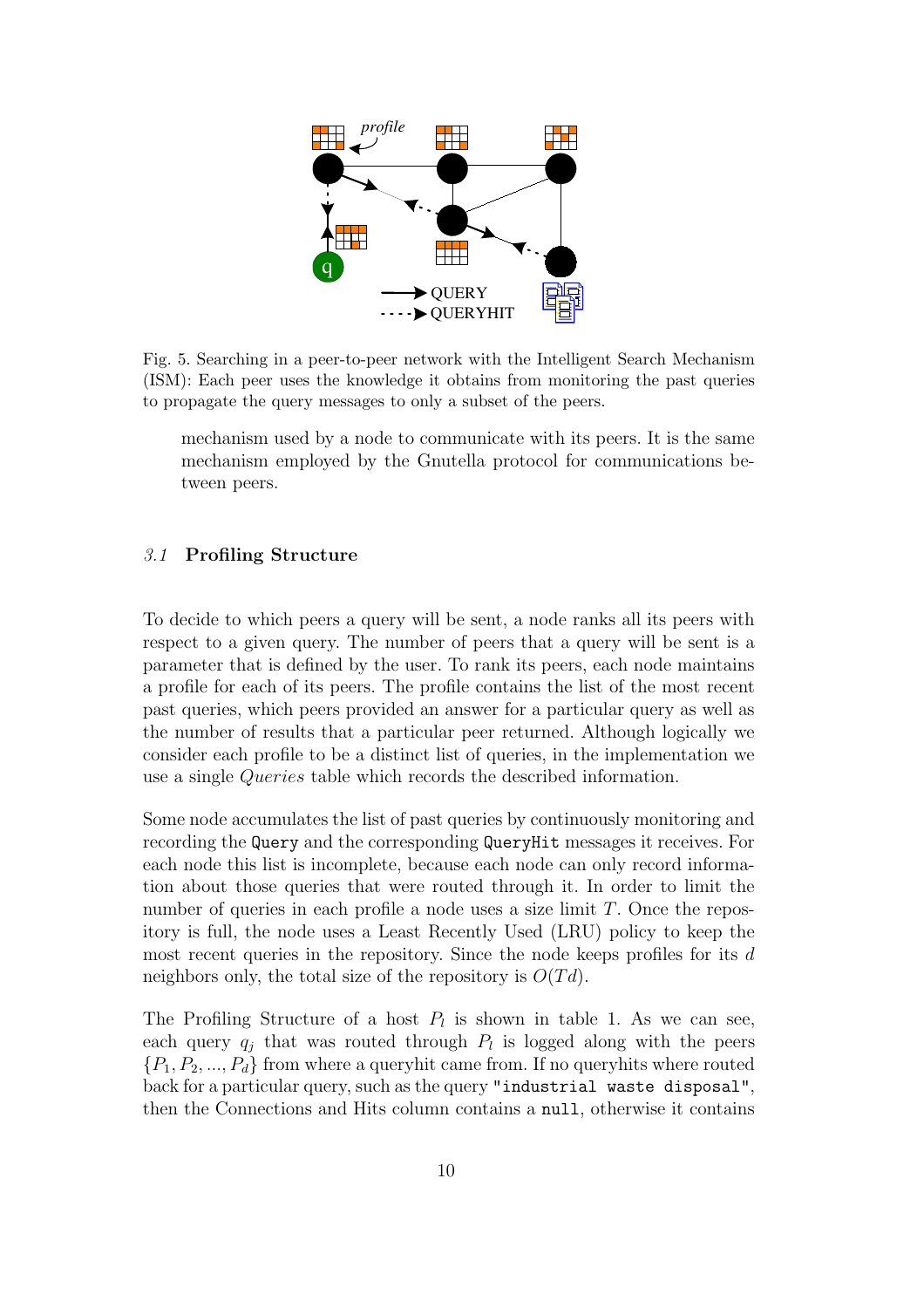Table 1

| <b>Profiling Structure Snapshot.</b> It shows from which neighbors (i.e. $\{P1, P2\}$ ) |  |  |
|-----------------------------------------------------------------------------------------|--|--|
| each queryhit came from and the corresponding arrival time (timestamp).                 |  |  |

| Query Keywords            | <b>GUID</b>   | Connections & Hits                  | Timestamp |  |
|---------------------------|---------------|-------------------------------------|-----------|--|
| amazon rain forest        | <b>G568FS</b> | $(P_1, 50), (P_4, 80), , (P_5, 10)$ | 10000000  |  |
| industrial waste disposal | OF34QA        | <i>NULL</i>                         | 10001000  |  |
| $\cdots$                  | $\cdots$      | .                                   | $\cdots$  |  |
| new fuel sources          | LQI65D        | $(P_2,20), (P_3,30)$                | 10012300  |  |

the  $S(P_i, q_j)$  pair which shows the number of results that came from peer  $P_i$ for query  $q_j$ . The ranking function's performance is bounded by the number of entries and therefore yields good performance when the number of entries in the table is limited.

## 3.2 Query Similarity Function: The Cosine Similarity

In order to find the most likely peers to answer a given query we need a function  $Qsim$ :  $Q^2 \rightarrow [0, 1]$  (where Q is the query space), to compute the similarity between different queries. Since the queries are sets of keywords, we can use query similarity metrics, such as the cosine similarity, which are deployed in the information retrieval field. We make the assumption that a peer that has a document relevant to a given query is also likely to have other documents that are relevant to other similar queries. This is a reasonable assumption if each peer concentrates on a set of topics.

The *cosine similarity* metric [2,26] (formula 1) between 2 vectors ( $\vec{q}$  and  $\vec{q}_i$ ) has been used extensively in information retrieval for nearest neighbor searches, and we use this similarity function in our setting as queries consists of keywords. Let  $L$  be the set of all words that have appeared in queries. We define an  $|L|$ -dimensional space where each query is a vector. For example, if the set L consists of the words  $\{A, B, C, D\}$  and we have a query  $A, B$ , then the vector that corresponds to this query is  $(1,1,0,0)$ . Similarly, the vector that corresponds to query  $B, C$  is  $(0,1,1,0)$ . In the cosine similarity model, the similarity  $(sim)$  of the two queries is simply the cosine of the angle between the two vectors.

$$
sim(q, q_i) = cos(q, q_i) = \frac{\sum(\vec{q} * \vec{q_i})}{\sqrt{\sum(\vec{q})^2} * \sqrt{\sum(\vec{q_i})^2}}
$$
(1)

Although we use the cosine similarity, the choice of the similarity function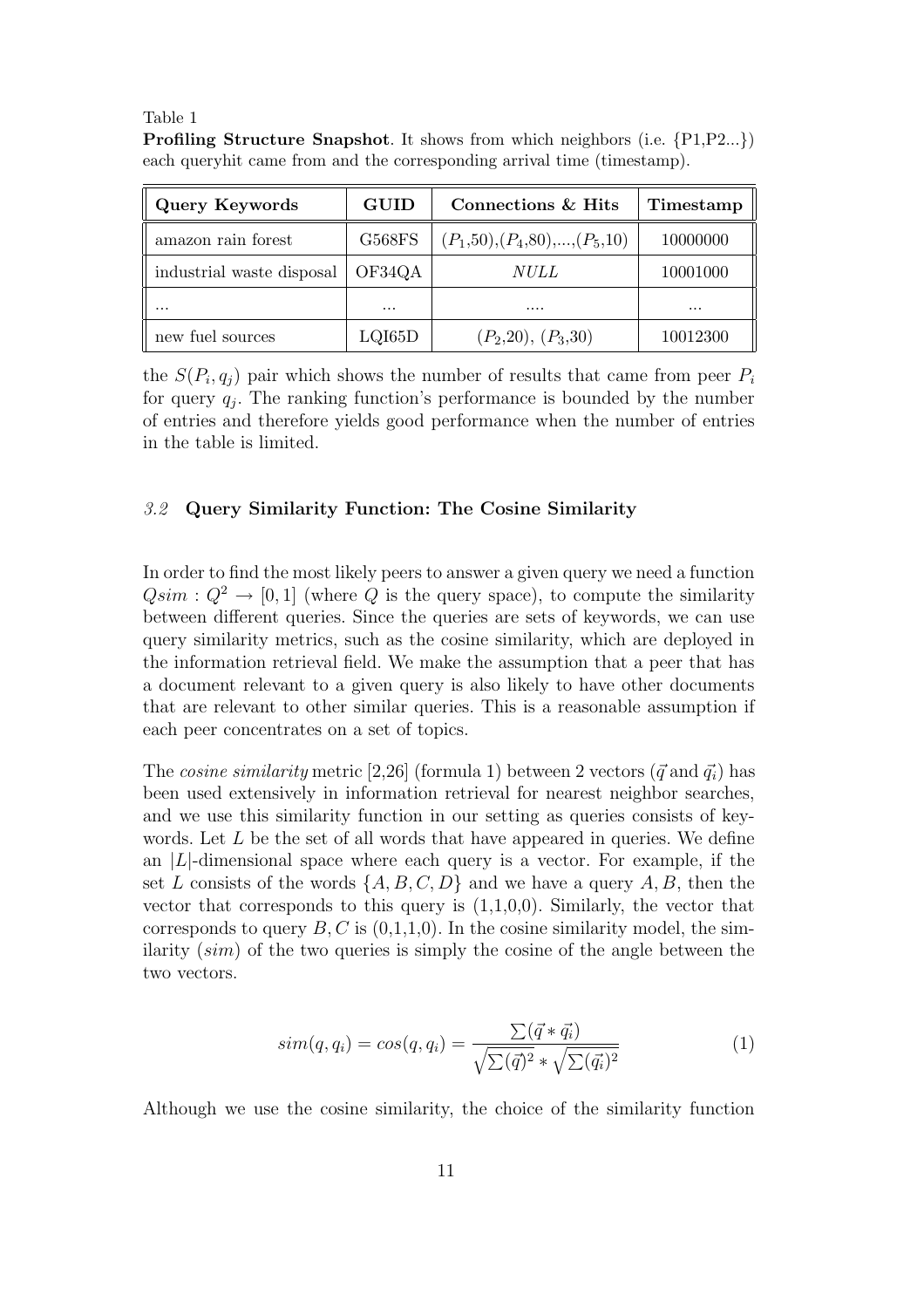between two queries is orthogonal to the rest of the technique. We could therefore plug into our framework any other numeric similarity metric for documents which can be computed locally. Such metrics, which are listed in [26], are the Jaccard coefficient, the dice coefficient and the inner product.

# 3.3 Peer Ranking and RelevanceRank

For each query received by a node  $P_l$ ,  $P_l$  uses the profiles of its peers to find which ones are more likely to have documents that are relevant to the query. To compute the ranking,  $P_l$  compares the query to previously seen queries and finds the most similar ones. We formalize this procedure by defining the *RelevanceRank (RR)* function (formula 2), which is used by a node  $P<sub>l</sub>$  to perform an online ranking of its neighbors and which will allow  $P_l$  to determine the most relevant neighbors to forward a query to. To compute the ranking of each peer  $P_i$ ,  $P_i$  compares q to all queries in the profiling structure, for which there is a queryhit, and calculates  $RR_{P_l}(P_i, q)$  as follows:

$$
RR_{P_l}(P_i, q) = \sum_{j = "Queries answered by P_i"} Qsim(q_j, q)^{\alpha} * S(P_i, q_j)
$$
 (2)

where the similarity metric  $Qsim$  is the cosine similarity, which was described in the previous subsection, and  $S(P_i, q_j)$  is the number of results returned by  $P_i$  for query  $q_j$ .

RR allows us to rank higher the peers that returned more results. In addition, we use a parameter  $\alpha$ , which allows us to add more weight to the most similar queries. For example, when  $\alpha$  is large then the query with the largest similarity  $Qsim(q_j, q)$  dominates the formula. Consider for example the situation where peer  $P_1$  has replied to queries  $q_1$  and  $q_2$  with similarities  $Qsim(q_1, q) = 0.5$  and  $Qsim(q_2, q) = 0.1$  to the query q, and peer  $P_2$  has replied to queries  $q_3$  and  $q_4$ with similarities  $Qsim(q_3, q) = 0.4$  and  $Qsim(q_4, q) = 0.3$  respectively. If we set  $a = 10$ , then  $Qsim(q_1, q)^{10}$  dominates, since  $0.5^{10} + 0.1^{10} > 0.4^{10} + 0.3^{10}$ . However for  $\alpha = 1$  the situation is reversed because all queries are equally counted, so  $P_2$  gets a higher relevance rank. Setting  $\alpha = 0$  we count only the number of results returned by each peer (essentially, the  $>$ RES heuristic).

In order to understand how the RR function works consider the following example. Peer  $P_l$  wants to send a query q to only two of its three peers  $P_1$ ,  $P_2$  and  $P_3$ . For simplicity assume that  $\alpha = 1$  and that  $\forall i, j \ S(P_i, q_j) = 2$ . Let  $q_1, q_2, q_3, q_4, q_5$  be the queries that  $P_l$  has information about (in its profiling structure), with  $Qsim(q, q_1) = 0.8$ ,  $Qsim(q, q_2) = 0.6$ ,  $Qsim(q, q_3) = 0.5$ ,  $Qsim(q, q_4) = 0.4$ , and  $Qsim(q, q_5) = 0.4$ . Now if peer  $P_1$  answered  $q_1$ , peer  $P_2$  answered queries  $q_2$  and  $q_3$ , and peer  $P_3$  answered queries  $q_4$  and  $q_5$ , then we compute the aggregate similarities of the three peers to the query  $q$  as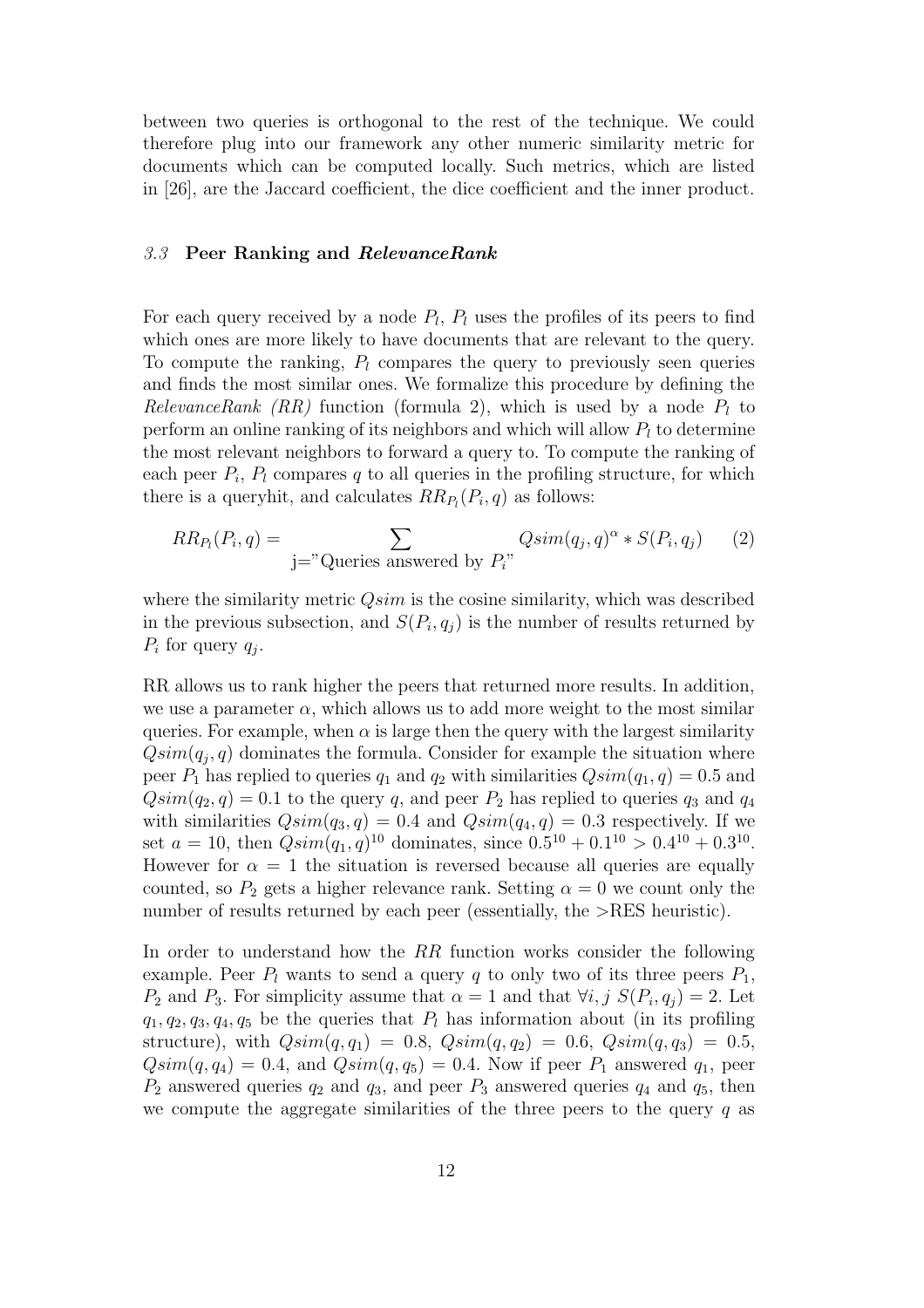

Fig. 6. With Random Perturbation we give node A the opportunity to break the cycle (A,B,C,D) in which queries may get locked and therefore allow it to explore a larger part of the network and find the correct answers.

follows:  $RR_{P_l}(P_1, q) = 0.8^1 * 2 = 1.6$ ,  $RR_{P_l}(P_2, q) = (0.6^1 + 0.5^1) * 2 = 2.2$ , and  $RR_{P_l}(P_3, q) = (0.4^1 + 0.3^1) * 2 = 1.4$ . Therefore  $P_l$  chooses to send the query to only peers  $P_1$  and  $P_2$ .

#### 3.4 The Search Mechanism

The Search Mechanism deployed by ISM is very similar to the mechanism used in the Gnutella Network. A node utilizes its pre-established, socket connections, to its peers, to forward the query messages. The main difference is that ISM utilizes the profiling structure along with the RR function, to evaluate a neighbor's relevance prior to forwarding a query message.

When a peer  $u$  receives a Query request, it first performs an online ranking of its neighbors by invoking RR. The RR function evaluation that a peer performs is cheap, given that the profiling structure is kept small and inmemory. After node  $u$  finds the  $k$  peers with the highest relevance rank, for a given threshold  $k$ , it forwards the Query to these peers only. It then searches its local repository for relevant matches. As with the Gnutella protocol if some node w has a match, w generates a QueryHit message and transmits the results along the same path that carried the incoming Query message.

# 3.5 Random Perturbation

One problem of the technique we outline above is that it is possible for search messages to get locked into a cycle. The problem is that the search will fail then to explore other parts of the network and may not discover many results.

Consider for example figure 6 and the following scenario: Peer A receives a query q which has no answer from nodes  $A, B, C$  or D. Suppose that A chooses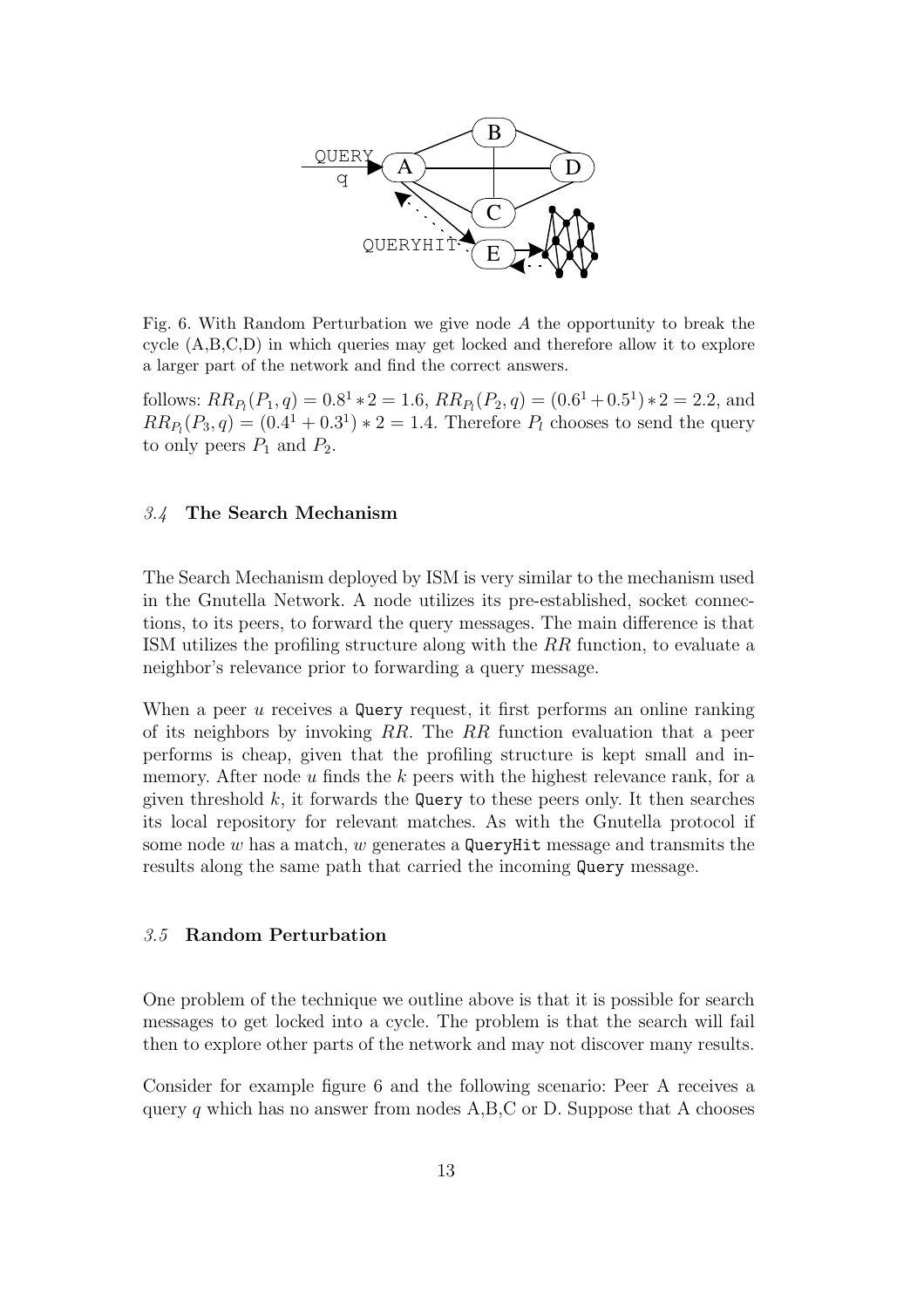to forward q to B,C and D because these nodes have successfully answered a similar query in the past. Therefore A doesn't choose node E which, this time, could lead him to the correct results. Consequently, q gets locked in a cycle (i.e. A,B,C,D) and fails to explore other segments of the network which may contain documents in its answer set.

To solve this problem, we pick a small random subset of peers <sup>3</sup> and add it to the set of best peers for each query. As a result, even if the best peers form a cycle, our mechanism will explore a larger part of the network that can potentially lead us to additional results that would otherwise remain unexplored.

## 3.6 Extend ISM to Different Environments

Although we propose the ISM mechanism for keyword-based searches, the basic mechanism can be used for general content-based retrieval and general datasets in peer-to-peer systems as long as a similarity function between the queries can be provided. For example in the context of content-based image retrieval a query could be of the form:  $q = "Find the images which contain$ approximately  $x\%$  Gray,  $y\%$  Red and  $z\%$  Black". To use the ISM mechanism, we need an appropriate similarity measure between such queries that exploits the color feature. A simple solution would be to consider the 3-dimensional space defined by taking the Gray, Red and Black axes. In this space, each query defines a 3-dimensional point and the distance between the queries is simply the Euclidian distance [25] of the points.

The ISM mechanism described in the previous subsections could easily become the query routing protocol for some hybrid P2P environment. In such an environment some nodes, known as SuperPeers or UltraPeers, form a backbone infrastructure which can be utilized by other less "powerful" nodes. In this context "powerful" SuperPeer nodes are those that exhibit long-time network connectivity, have high bandwidth connections and capacity. The rest nodes, which we denote as *RegularPeers*, are usually less stable and powerful. Such a model has been successfully incorporated in several systems, such as  $Kazaa[16]$ and Gnutella[10] v0.6, mainly because it allows the network size to grow to millions of users and because it differentiates short-time connection and modem users, which would otherwise become the bottleneck in query routing, from other more powerful users (e.g. ADSL, cable modem users).

ISM could be deployed in a hybrid P2P environment (see figure 7) in the following way: First some RegularPeer  $v$  obtains a list of active SuperPeers (through some out-of-band mechanism). It then connects to one (or more)

<sup>&</sup>lt;sup>3</sup> In our experiments we additionally select one random peer.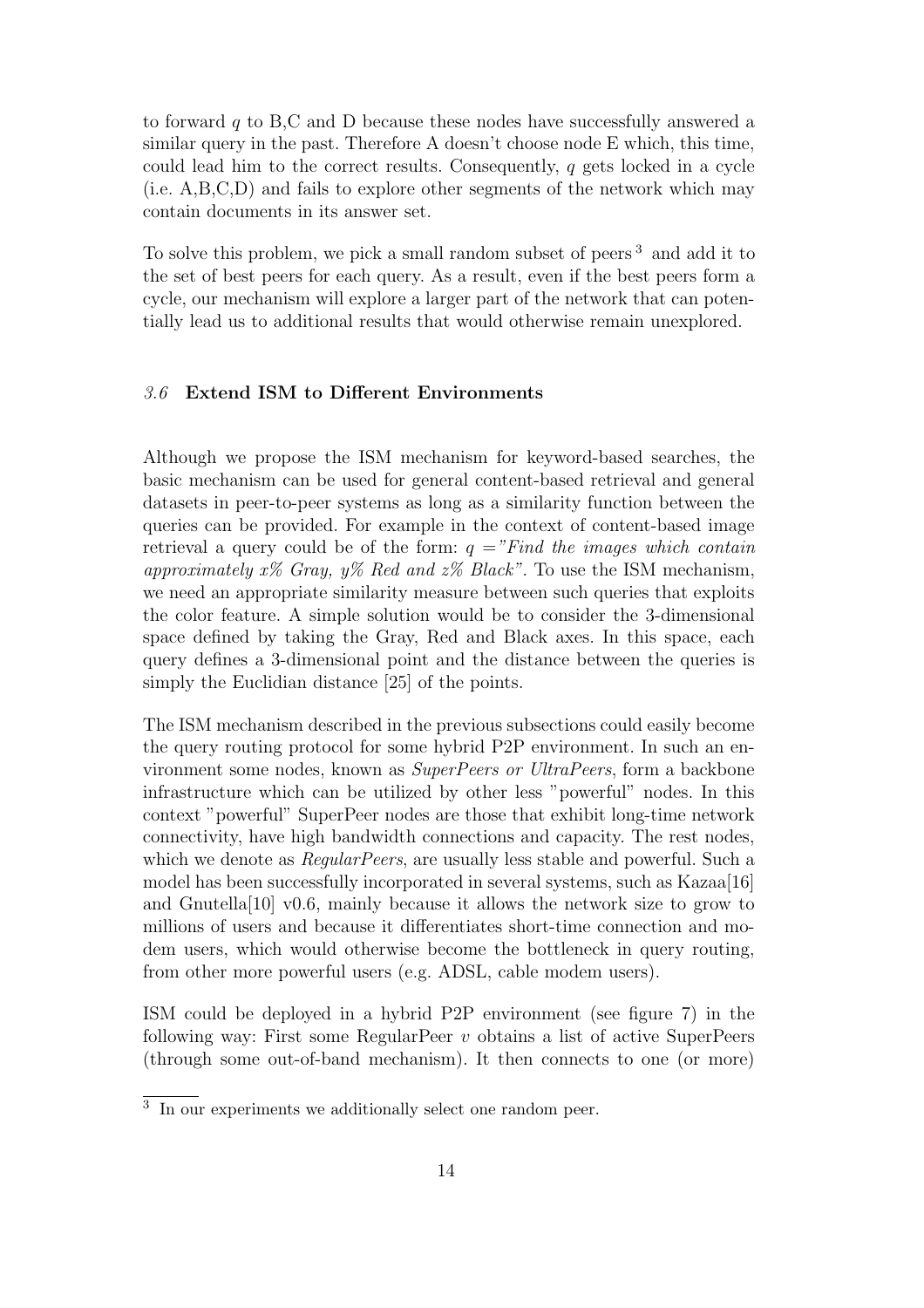

Fig. 7. Searching in a Hybrid P2P Network using ISM: Each RegularPeer posts its queries to its first immediate SuperPeer. The SuperPeer then forwards the query to only a subset of its neighboring SuperPeers using the ISM Mechanism.

SuperPeers and posts its queries when it wants to search for data. The SuperPeer u will then utilize the ISM mechanism and forward the query to a selective subset of its SuperPeer neighbors, rather than broadcasting it to all. Therefore the number of messages used at the SuperPeer level is expected to be reduced significantly. The SuperPeer  $u$  might also forward the query to all its dependent RegularPeer nodes although by keeping full indexes or bloom filters of their data, it is expected to be much more efficient. Once the query reaches some node which has an answer to the query, either SuperPeer or RegularPeer, it then sends a queryhit back along the same path the query message was received.

# 4 Analysis of the Proposed Techniques

In this section we describe an analysis of the proposed techniques, in comparison with the Gnutella protocol, which is a BFS Algorithm with some TTL (Time-To-Live) parameter that limits the depth a query travels. We concentrate on the recall rate, that is, the fraction of documents our search mechanism retrieves, compared to the other mechanisms, and the efficiency of the technique, that is, the ratio of number of messages that the different techniques use in order to retrieve a similar set of results for the same search.

#### 4.1 Performance of the Random BFS Algorithm

We first consider the performance of the Random BFS technique where each peer selects a random subset of its peers to propagate a request. In a P2P network with a random graph topology, this mechanism searches only a subset of the nodes in the graph. This will result in fewer messages compared with the BFS algorithm.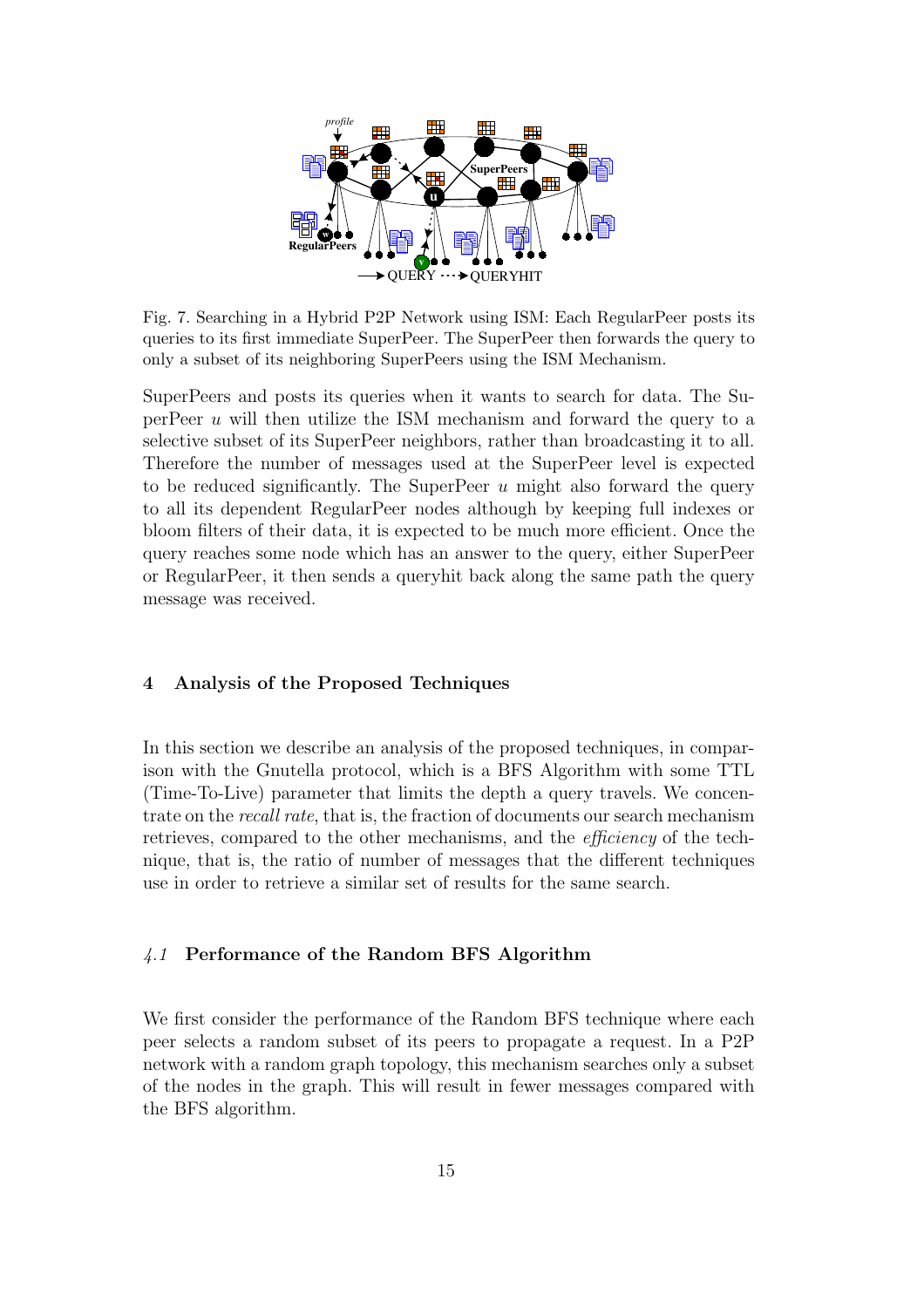Consider a random graph  $G$  with  $n$  nodes and  $e$  edges, which has average degree d. For a given node u, let  $N_k(u)$  be the set of nodes at distance at most k from u. When a node u starts a Gnutella search with a TTL  $= k$ (Time To Live, as per the Gnutella search protocol), u sends approximately  $d$  messages to its neighbors, each being propagated  $k$  times. Since the BFS mechanism explores all the edges in the graph, the number of messages send by the Gnutella protocol is at least  $|N_k(u)| \frac{|N_k(u)|}{n} d$ .

Assume on the other hand that each node only propagates the message to a randomly chosen subset of its neighbors, of size  $\frac{d}{m}$  (for a suitably chosen m). Using the same TTL  $(k)$ , if  $|N_k(u)|$  is smaller than  $n/2$ , the expected total number of messages sent is  $\left(\frac{d}{dt}\right)$  $(\frac{d}{m})^k$ , and the expected number of vertices that this random BFS process visits is at least  $\frac{1}{2}(\frac{d}{m})$  $\frac{d}{m}$ <sup>k</sup>. This is because if  $|N_k(u)|$ is smaller than  $n/2$ , then most of the nodes visited in each iteration are new nodes. Consider a node v of distance  $i$   $(i < k)$  from u. If  $|N_k(u)| < n/2$ , with high probability each edge of v is connected to a node not in  $N_i(u)$ . Setting 1  $rac{1}{2}(\frac{d}{m})$  $(\frac{d}{m})^k = |N_k(u)|$ , we have that, if  $|N_k(u)| \approx n/2$ , the random BFS needs at most a fraction of  $\frac{4}{d}$  of the number of messages used by the Gnutella protocol to visit approximately the same number of vertices.

### 4.2 Performance of the Intelligent Search Mechanism

The previous discussion indicates that propagating a query to only a subset of neighbors in a random topology is more efficient than using the Gnutella protocol. However this approach is approximate, and cannot guarantee that all nodes in  $N_k(u)$  are found. Consider for example a case where two large sub-graphs are connected by one edge. If the node attached to that edge does not choose this edge, the other sub-graph will never be explored.

The Intelligent Search technique we outlined in the previous section attempts to identify edges that are likely to have good information. Nevertheless, the accuracy of the mechanism clearly depends on how accurately a peer can compute which of its peers is likely to answer a given query. Work on distributed information retrieval has shown that current techniques for database selection can give good performance. Recent work [4] shows that even incomplete knowledge is sufficient to achieve good results. Their presented experiments show that requesting a random set of documents from a collection is sufficient to obtain accurate estimates on the word frequencies in this collection. These results are directly applicable only for the case that each peer has full statistical information for its peers. Our setting is different because the information we collect is incomplete; we keep only the queries that peers reply to, rather than all the documents in the actual replies. Nevertheless, this information is useful because the union of the queries a peer has replied to is a subset of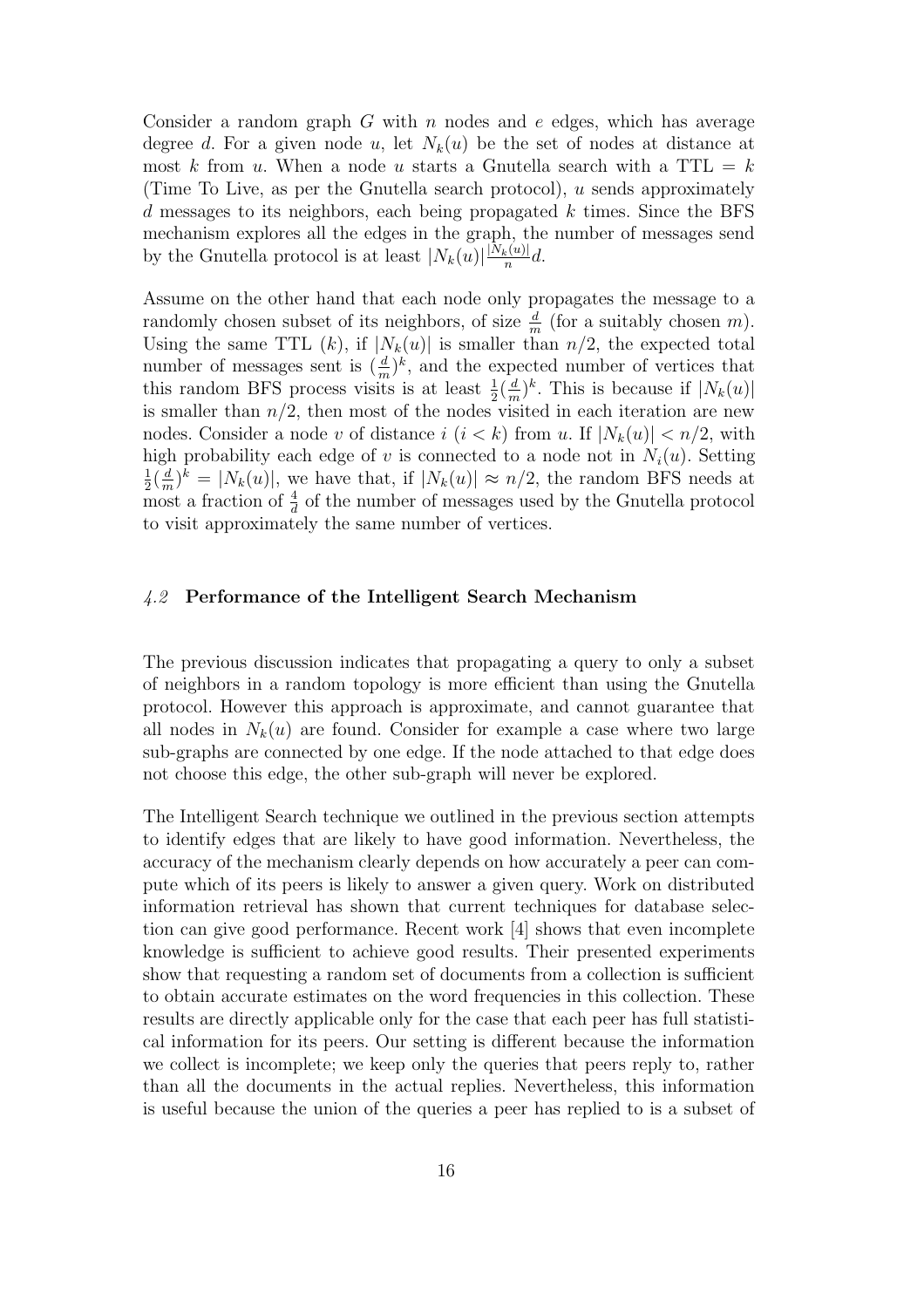Table 2 Top 20 Queries on the Gnutella network in June 2002 (offensive queries marked with '.'). The total set includes 15 million query messages.

| #                       | Query            | Occurr. | %        | #  | Query      | Occurr. | %        |
|-------------------------|------------------|---------|----------|----|------------|---------|----------|
|                         | divx avi         | 588,146 | $3,88\%$ | 6  | $s$ mpg    | 27,895  | $0,18\%$ |
| $\bf{2}$                | spiderman avi    | 50,175  | 0,33%    |    | Eminem     | 27,440  | $0,18\%$ |
| 3                       | $p_{\text{max}}$ | 39, 168 | $0,25\%$ | 8  | eminem mp3 | 25,693  | $0,16\%$ |
| $\overline{\mathbf{4}}$ | star wars avi    | 38,473  | $0,25\%$ | 9  | dvd avi    | 25, 105 | $0,16\%$ |
| 5                       | avi              | 29,911  | $0,19\%$ | 10 |            | 24,753  | $0,16\%$ |

the union of the documents stored in this peer. In addition this information is certainly very useful when very similar queries repeat. We also note that the more efficient search allows us to use a larger TTL compared with the Gnutella protocol, while still having a smaller number of messages overall.

Our proposed algorithm is designed to work well in environments where there is high locality of similar queries. In order to see what the real trends are, we made an extensive analysis of the network traffic found in a real P2P network [35]. In June 2002 we crawled the Gnutella network with 17 workstations for 5 hours and gathered 15 million query messages. Table 2 presents the ranking of the top 10 queries. We can clearly see that most queries are submitted in large numbers and hence there exist a high locality of specific queries. This observation is exploited by our proposed Intelligent Search Mechanism.

## 5 Experimental Evaluation Methodology

Our experimental evaluation focuses on: (i) the recall rate, that is, the fraction of documents each of the search mechanisms retrieves, and (ii) the efficiency of the techniques, that is, the number of messages used to find the results as well as the required time to locate the results. As the baseline of comparison we used the results retrieved by the BFS algorithm, which almost provides us with the results we would get if we queried the collection as a corpus of documents. We chose to implement the algorithms that require only local knowledge (i.e. BFS, RBFS, >RES and ISM) which makes them directly comparable.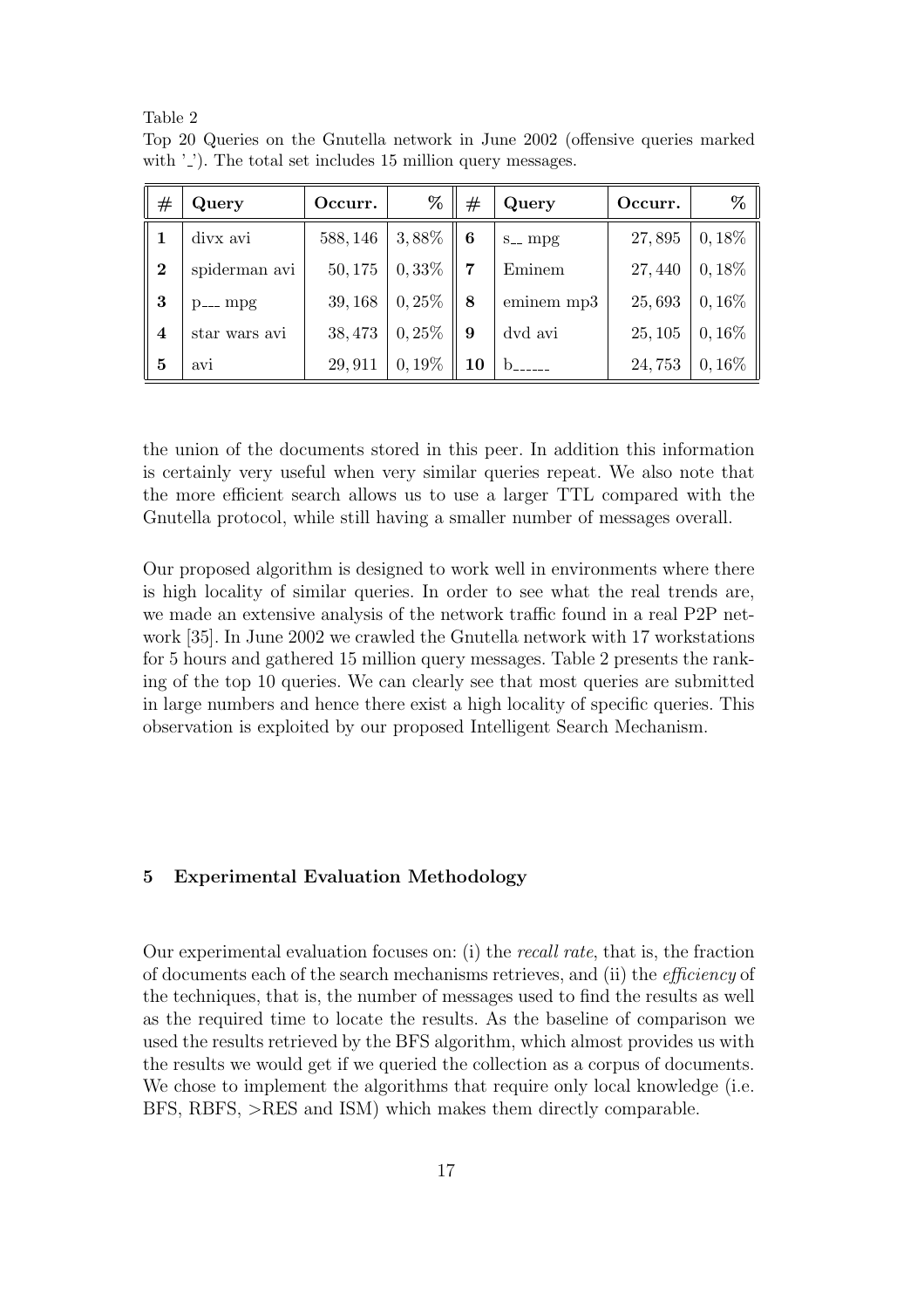

Fig. 8. Data Replication scheme for the TREC-LATimes dataset

## 5.1 Description of Datasets

We use three series of experiments which are based on the Reuters-21578 and the TREC-LATimes datasets.

- (1) Reuters-21578. This document collection consists of 21, 578 articles that appeared on the Reuters newswire in 1987. In order to generate some specialized knowledge for each node we categorized the documents by their country attribute. This process resulted in a 31MB dataset of 104 country files, each of which had at least 5 articles, with a total of 22, 769 articles. Each document is stored and queried using the GMD-IPSI XQL engine [9], which allows efficient querying of XML documents but which doesn't provide any additional IR functionality (e.g. stemming, stop-words, etc.). We used this dataset to evaluate the algorithms over a random topology of 104 peers where each node has an average degree  $4$ of 8. We will refer to these peers as the Reuters-21578 Peerware.
- (2) TREC-LATimes. This document collection consists of randomly selected articles that appeared on the LA Times newswire from 1989 to 1990. The size of this dataset is 470MB and it contains approximately 132,000 articles. These articles were horizontally partitioned into 1000 documents each of which was subsequently indexed using the Lucene [19] IR API. These indexes, which are disk-based, allow the efficient querying of text-based sources using many IR features. We then generate a random topology of 1000 peers in which each peer shares one or more of the 1000 documents (see figure 8). We use this scheme in order to provide some degree of article replication. We don't use the "qrels" relevance judgments, since the compared algorithms don't attempt to address the issue of precise document retrieval. We will refer to these peers as the TREC-LATimes Peerware.

<sup>4</sup> random graphs with more than  $\log n$  average degree are almost certainly connected.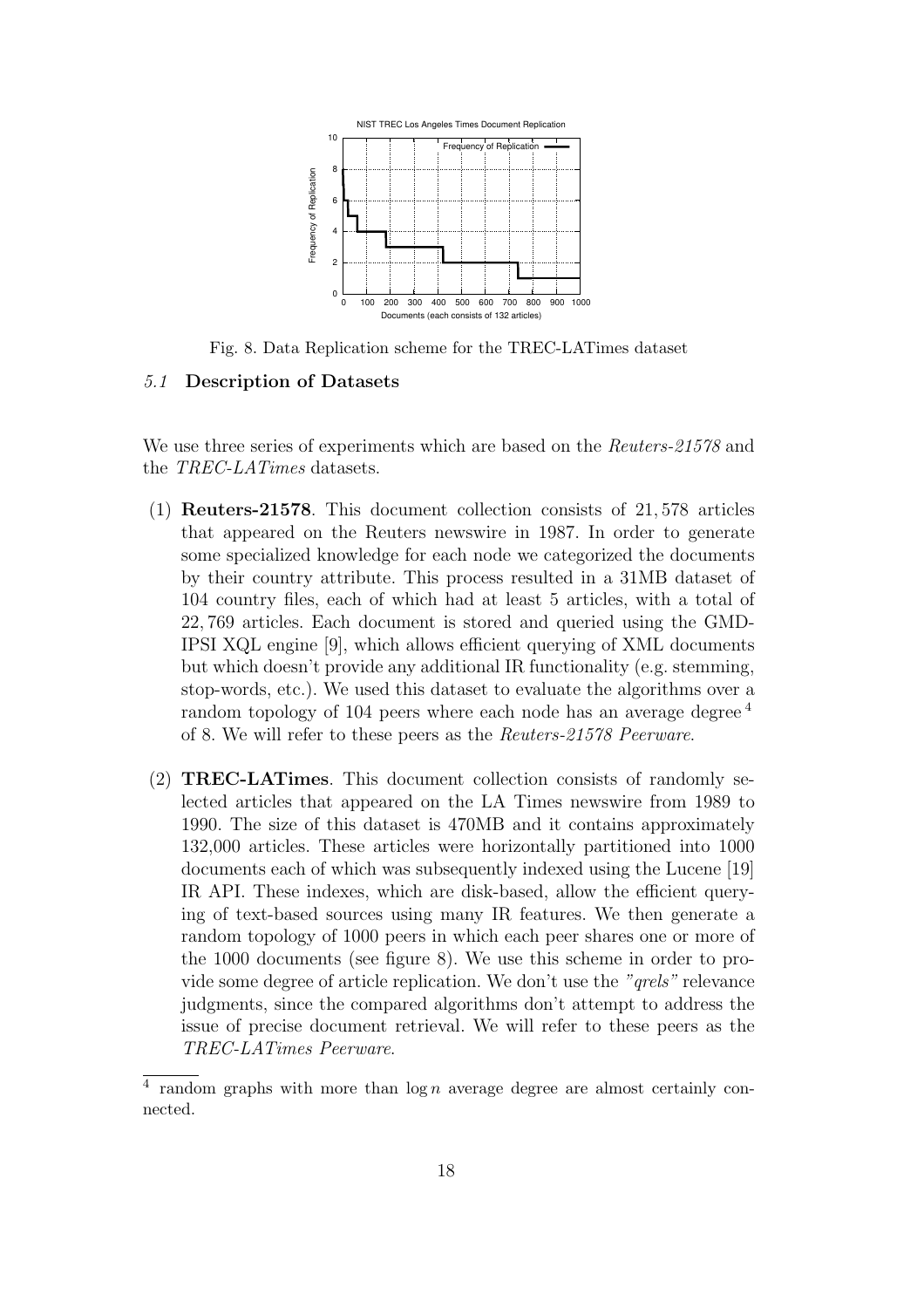

Fig. 9. a) graphgen's visualization of a random graph of 104 peers (degree=4) and b) The Discarded Message Problem: Node  $P_k$  does not forward query q with  $TTL_2=6$ since it has already forwarded q with  $TTL_1=4$ .

## 5.2 Peerware Simulation Infrastructure

In order to benchmark the efficiency of the information retrieval algorithms, we have implemented  $Perware^5$ , a distributed middleware infrastructure which allows us to benchmark different query routing algorithms over large-scale P2P systems. We use Peerware to build a decentralized newspaper network which is organized as a network of nodes. Our experiments are performed on a network of 75 workstations (each hosting a number of nodes), each of which has an AMD Athlon 800MHz-1.4GHz processor with memories varying from 256MB-1GB RAM running Mandrake Linux 8.0 (kernel 2.4.3-20) all interconnected with a  $10/100$  LAN. Peerware is written entirely in Java and comes along with an extensive set of UNIX shell scripts that allow the easy deployment and administration of the system.

Peerware consists of three components: (i) *graphGen* which generates network topologies (see figure 9a) and configuration files for the various nodes participating in a given experiment, (ii)  $dataPeer$  which is a P2P client that is able to answer to boolean queries from its local xml repository using either the GMD-IPSI XQL Engine [9] or Lucene [19], and (iii) searchPeer which is a P2P client that performs queries and harvests answers back from a Peerware network. Launching a Peerware of 1000 nodes can be done in approximately 30 seconds while querying the same network can be performed in around 250ms-1500ms.

<sup>5</sup> Details about the Peerware infrastructure can be found in [36].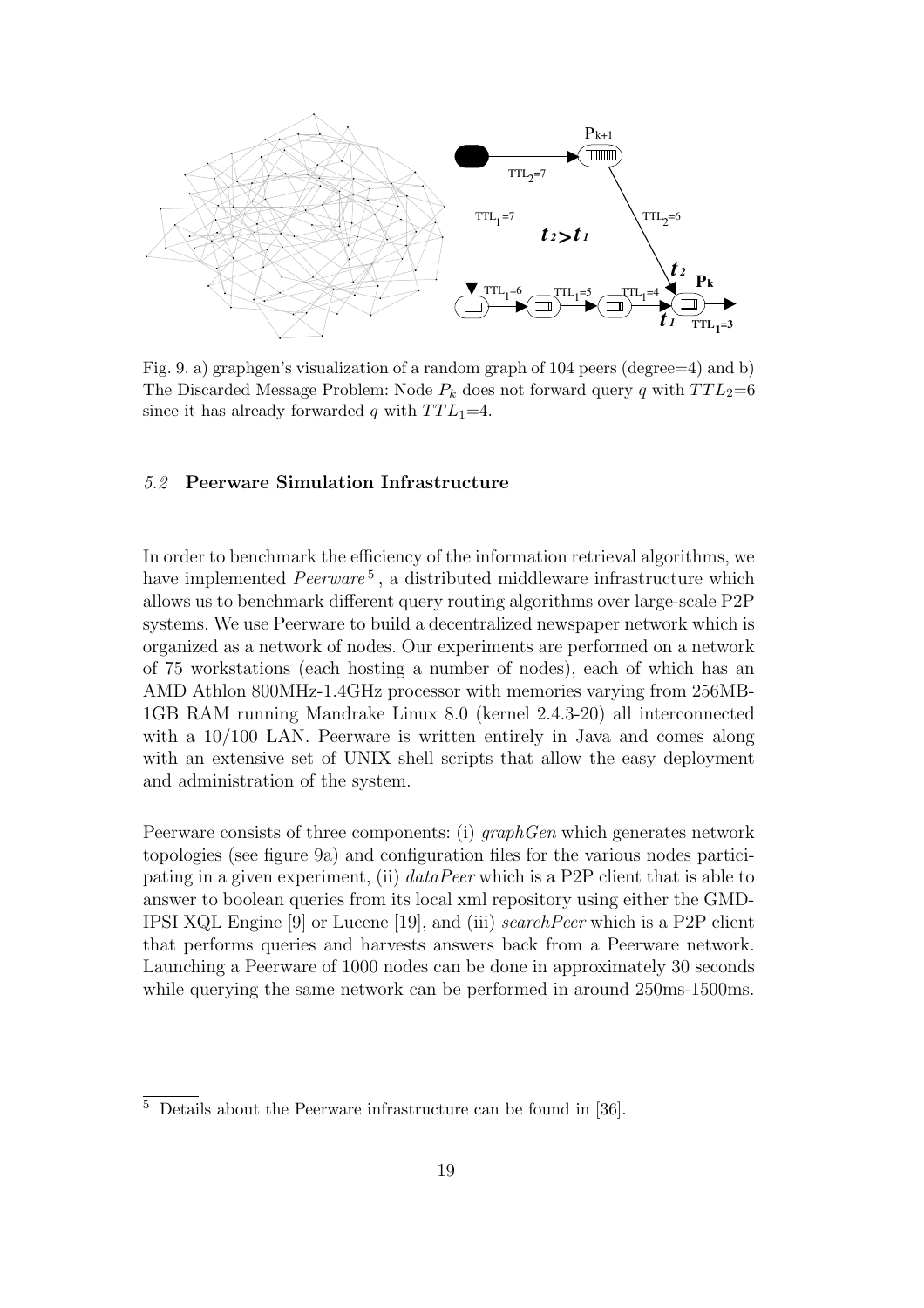

Fig. 10. Query Term Frequency distributions for the REUTERS10x10 and REUTERS400 querysets.

#### 5.3 The Discarded Message Problem

One problem that affected the evaluation of the compared search techniques was the Discarded Message Problem (DMP) (see figure 9b). We define the DMP problem in the following way: Node  $P_k$  receives some query q with  $TTL_1$  at time  $t_1$ .  $P_k$  first checks if it has forwarded the same query (identified by GUID) in the past. If yes, it will immediately discard the message in order to avoid forwarding the message several times. If not, it will decrease  $TTL_1=TTL_1-1$  and forward q to some of  $P_k$ 's peers. Now what happens if node  $P_k$  receives the same query q with some  $TTL_2$ , where  $TTL_2 > TTL_1$  at some time  $t_2$ , where  $t_2 > t_1$ ? Most of the commercial P2P clients will discard q. The result of the DMP problem is that a query reaches fewer nodes than estimated. We fix the DMP problem by allowing the  $TTL_2$  message to proceed, since this may allow q to reach more peers that its predecessor  $TTL_1$ . Of course there is some redundancy which will add up in the "number of messages" graph. Unfortunately without this fix the BFS behavior is not predictable. The experimental results presented in this work don't suffer from DMP which is the reason why the number of messages is slightly higher ( $\approx 30\%$ ) than the expected number of messages.

## 6 Experimental Results

In this section we describe a series of experiments that attempt to investigate the efficiency of the ISM algorithm over its competitors BFS, RBFS and >RES. We use five different querysets and evaluate the described algorithms in static and dynamic versions of the Reuters-21578 and TREC-LATimes Peerwares. A *static* version of a given topology is one in which nodes are not leaving or joining during the experiment, while a dynamic version is one in which nodes leave and join back after some predefined interval. We also vali-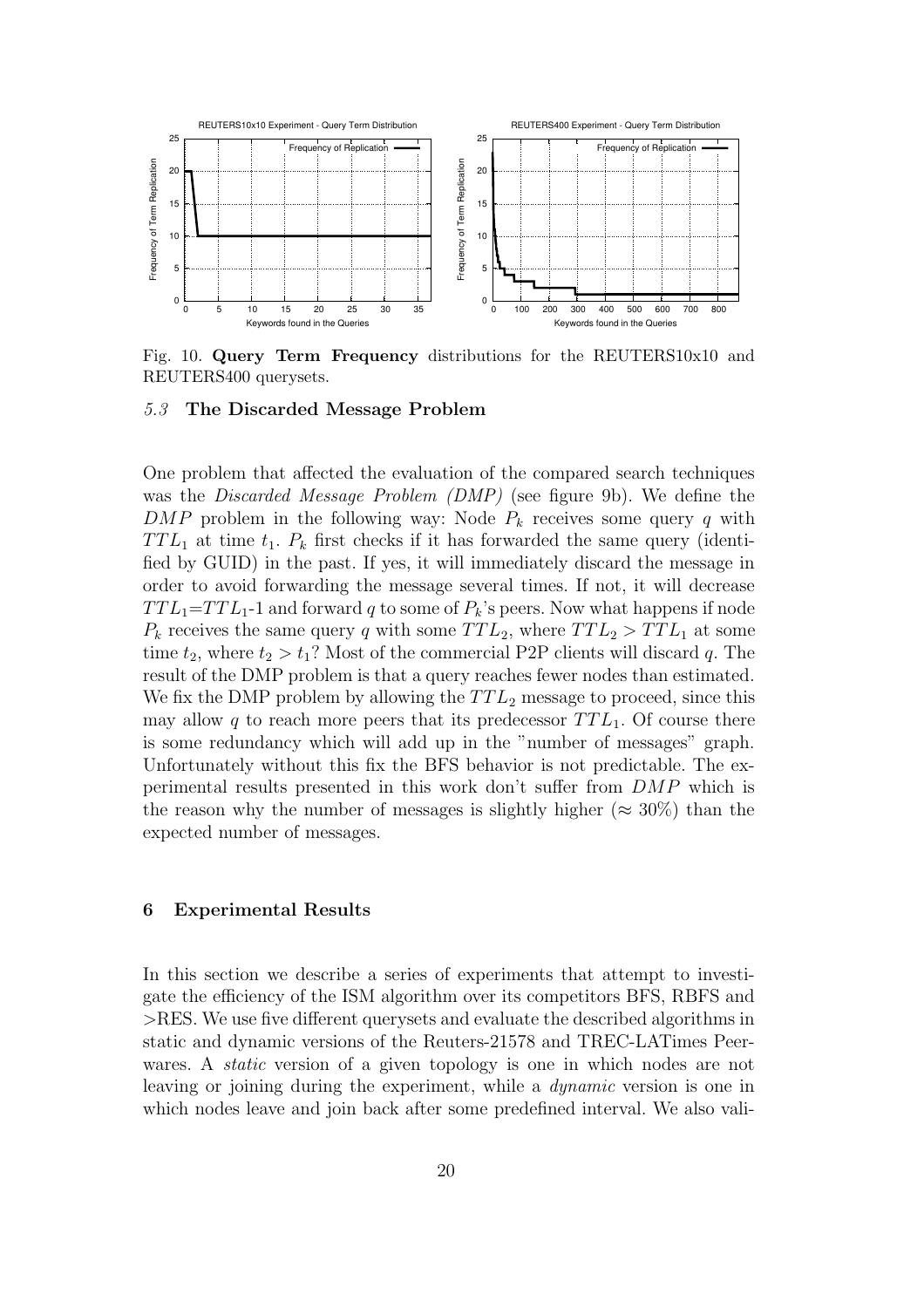

Fig. 11. Messages (left) and Recall Rate (right) used by the 4 Algorithms and the Reuters10x10 queries (TTL=4) over a static Reuters-21578 Peerware.

dated the efficiency of our proposed technique when data is replicated across the P2P network. Finally we investigated how well our technique scales when the network topology grows.

# 6.1 Maximizing Recall Rate by minimizing Messaging and Time

For the first experiment we used a static version of the Reuters-21578 Peerware, which is the network of 104 nodes described in 5.1. Since there is no standardized query set for this corpus, we generated two synthetic sets which are based on term sampling (see figure 10). More specifically we generated the following querysets:

- (1) Reuters10x10, which is a set of 10 random queries which are repeated 10 consecutive times. Each random query consists of 4 query terms and each term has a length larger than 4 characters.
- (2) Reuters400, which is a set of 400 random queries which are uniformly sampled from the initial 104 country files. With this assumption we make sure that the queries will refer to all the nodes rather than only a subset of them. We didn't choose to use real queries from the Gnutella network, such as "mpeg avi superman", since they were related to audio/video resources and were largely irrelevant to the Reuters-21578 dataset.

Reducing Query Messages. Our objective in this experiment was to measure the number of messages used and the percentage of documents found in the case where the query messages have a TTL of 4. Figure 11 (left) shows the number of messages required by the four query routing techniques. The figure indicates that *Breadth-First-Search (BFS)* requires almost 2,5 times as many messages as its competitors with around 1050 messages per query. BFS's recall rate is used as the basis for comparing the recall rate of the other techniques and is therefore set to 100%. Random Breadth-First-Search (RBFS), the Intelligent Search Mechanism (ISM) and the Most Results in the Past (>RES)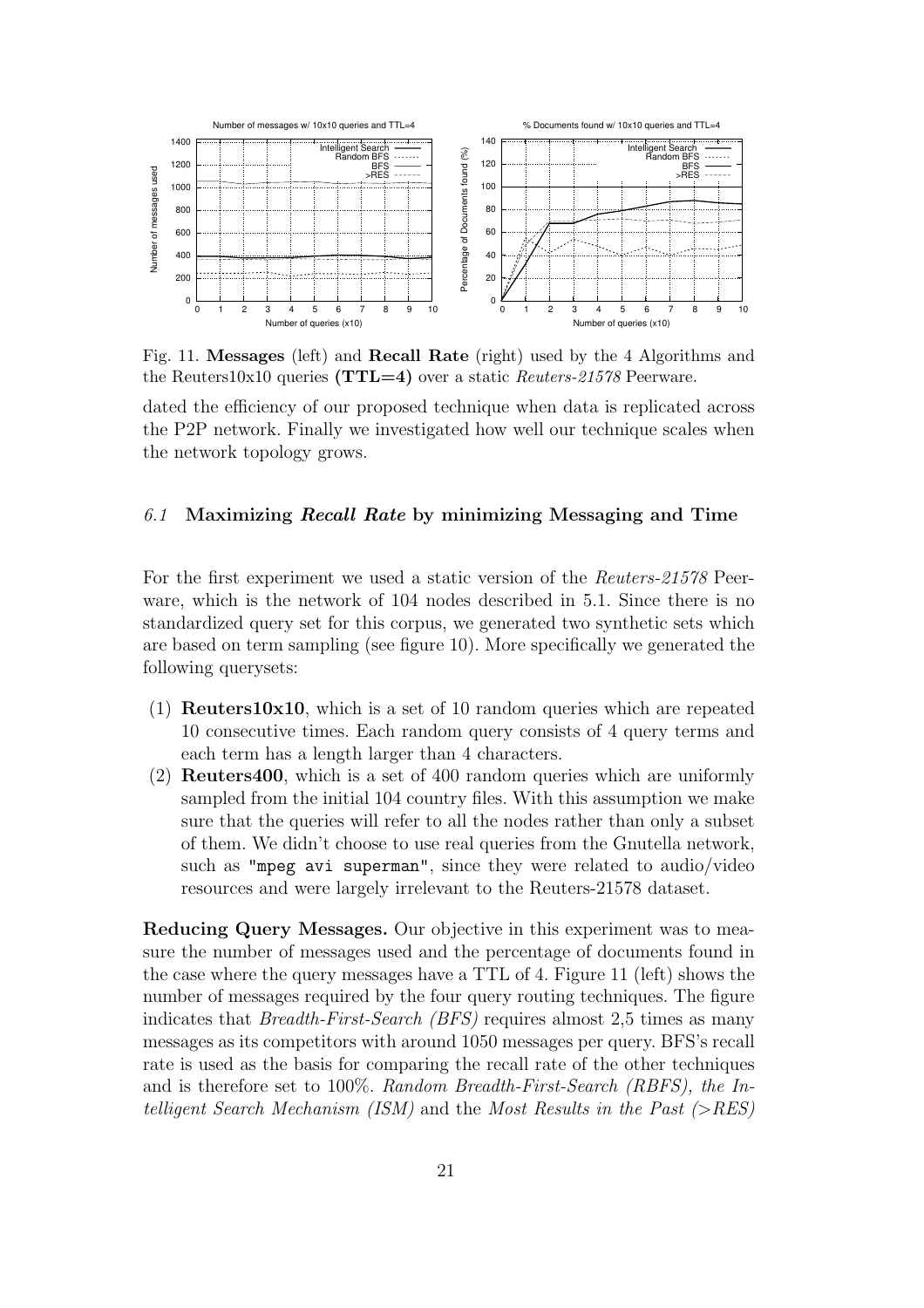

Fig. 12. Messages (left) and Recall Rate (right) used by the 4 Algorithms and the Reuters10x10 queries ( $\text{TTL}=5$ ) over a static *Reuters-21578* Peerware.

on the other hand use all significantly less messages but ISM is the one that finds the most documents. That is attributed to the fact that ISM improves its knowledge over time. More specifically ISM achieves almost 90% recall rate while using only 38% of BFS's messages. On the same figure 11 (right) we can see that both >RES and ISM start out with a low recall rate (i.e. 40-50%) because they are initially both choosing their neighbors at random. Therefore their recall rate is comparable to that of RBFS. In all figures presented in this paper the values shown are the averages of 10 consecutive requests.

Digging Deeper by Increasing the TTL. In the previous experiment we showed that by using RBFS, >RES or ISM we can significantly reduce the number of messages but we suffer from low recall. In the second experiment we are taking advantage of the reduced messaging of RBFS, >RES and ISM and increase the TTL parameter, which will allow us to reach more nodes deeper in the graph. Figure 12 shows that by increasing the value of the TTL field of the search requests (TTL=5), ISM discovers almost the same documents with what BFS finds for TTL=4. More specifically, ISM achieves 100% recall rate while using only 57% of the number of messages used in BFS. Another important observation is that the results for both RBFS and ISM are consistent with our analysis, and show that it is possible to search the majority of the P2P network with significantly fewer messages than the brute force algorithm.

Reducing the Query Response Time. We define the Query Response Time ( $QRT$ ) as the interval which elapses between  $t_1$  which is the time a node  $q$  sends out a query, until  $t_2$  which is the time that  $q$  receives the last result from the network. Figure 13 shows the Query Response Time (QRT), as a percentage of the time taken for the BFS algorithm, for the three algorithms ISM, >RES and RBFS. BFS's QRT is in the order of 4-6 seconds while the others use only  $\approx 30{\text -}60\%$  for TTL=4 and  $\approx 60{\text -}80\%$  for TTL=5 of that time.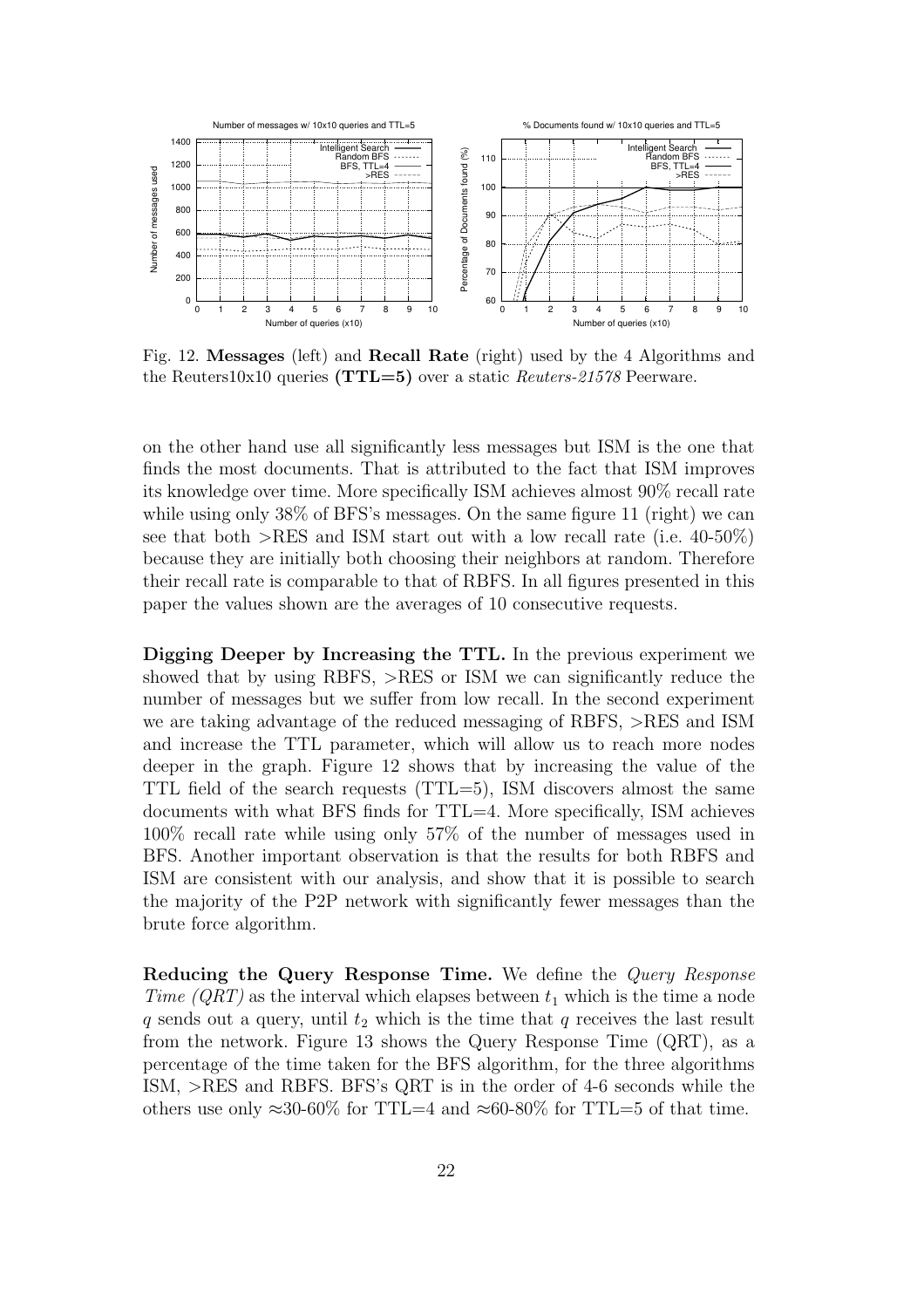

Fig. 13. Time used as a fraction of the time used in BFS, for the 4 Algorithms and the REUTERS10x10 queries over a static Reuters-21578 Peerware when the queries have  $TTL=4$  (left) and  $TTL=5$  (right).

From the graphs we can clearly see that the average QRT for BFS is quite large. This happens because BFS uses more messages which subsequently congest the network and which finally increase the total querying time. From the graphs we can also see that by increasing the TTL from 4 to 5 the average QRT increases. This happens because in the latter case we are exploring larger segments of the graph which consequently also produces more messages. A final point to denote is that although ISM and >RES use about the same amount of messages, ISM requires slightly more time than >RES because its decision involves some computation over the past queries.

Our study of the experimental results shows that QRT is directly affected by the actual response time  $r_n$  of a node n.  $r_n$  which is the interval that elapses between the time a query q is dequeued from  $n$ 's queue until q is sent to all required k neighbors. In the Reuters experiments we found that  $r_n$  is usually 1-5 ms but it might be in some cases as high as 2500ms. This happens because in our setting several Peerware nodes run on the same physical host, which introduces large delays generated by context switching between the many hundreds of concurrent threads, and because of the Network File System (NFS), which is used by all nodes for query lookups and logging operations. In the TREC experiments, which are presented in 6.2, we change our architecture and had each peer to read and write from local disk only. This allowed us to query the 1000-node network in 250ms-1500ms. Therefore QRT doesn't provide a framework for measuring the absolute responsiveness of the various algorithms but is rather only used to relatively compare them.

Improving the Recall Rate over Time. In the previous section we used the  $Reuters10x10$  queryset which suits well the ISM algorithm since the query terms are repeated many times. In this experiment we use the Reuters400 queryset, in which the query term repetition is very low (see figure 10b). In figure 14 we can see that the ISM mechanism improves its recall rate over time approaching nearly 95% recall rate while using again  $\approx 38\%$  of BFS's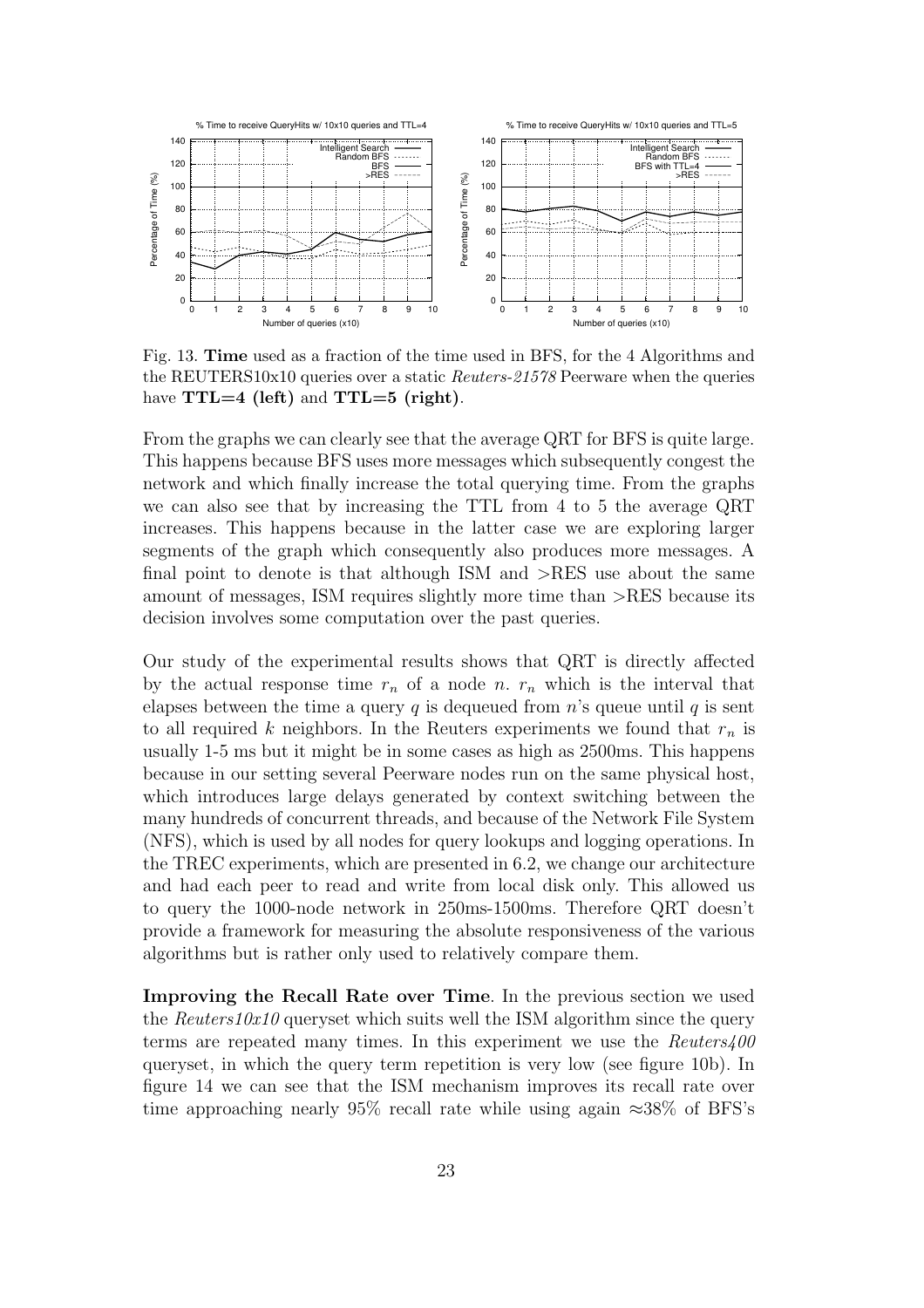

Fig. 14. Messages (left), Recall Rate (middle) and Actual Time (right) for the 4 algorithms using REUTERS400 queries over a static Reuters-21578 Peerware.

messages. From the messages graph we can also see that during queries 150- 200 two major outbreaks occur in BFS. This is basically an indication that some connections (i.e. sockets) broke down and that some query messages were lost. This network instability is incurred by the overwhelming amount of messages propagated by the BFS algorithm. The graph with the actual time is finally presented on the right of the same figure. It shows that BFS again requires significantly more time than the other three approaches. The QRT for RBFS, >RES and ISM is also high, as in the previous subsection, because the actual response time is affected by the architecture of the experiments.

An interesting point in this set of experimental results is that ISM requires a learning period of about 100 queries before it starts competing the performance of the  $>$ RES heuristic. This is attributed to the fact that the query term frequency is very low for the Reuters400 queryset (see figure 10b). ISM starts exploiting the locality of past queries only after its profiling structure gets populated adequately. The >RES heuristic on the other hand, is able to immediately identify the network segments that return the most results. Therefore the learning period of the >RES heuristic is significantly smaller (i.e. within the first 25 queries). We expect that ISM's learning period is acceptable given that nodes won't disconnect right after they get connected. The learning period of ISM will only become a problem, as we will see in section 6.3, if the network topology is highly unstable  $(>20\%$  node failures).

#### 6.2 Scalability and Data Replication

Thus far we have seen that with ISM, >RES and RBFS it is possible to achieve reduced messaging and time while retaining high recall rates. In this section we investigate two other important issues which are scalability and data replication. The second experimental series is performed over a static TREC-LATimes Peerware (described in section 5.1), which is a network of 1000 nodes in which each node possesses replicated news articles. We did this experiment in order to test if the ISM algorithm is able to scale well if the network grows. Furthermore, the incorporated data replication scheme is more realistic than the horizontal partitioning scheme that we have seen so far.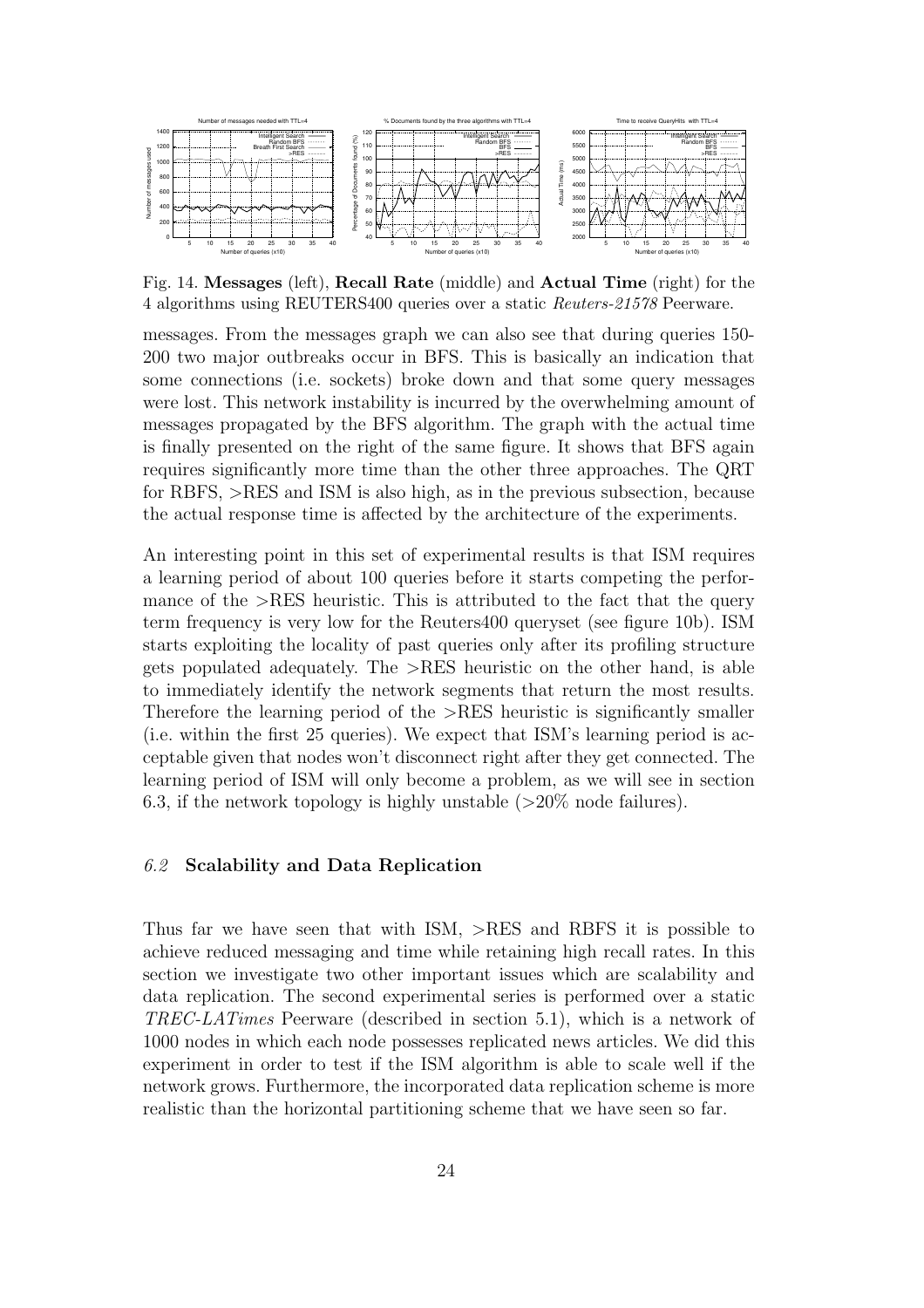

Fig. 15. Query Term Frequency distributions for the TREC100, TREC10x10 and TREC50x2 querysets.

For the evaluation of the TREC-LATimes corpus we will use, as indicated by NIST, the TREC topics 300-450. One problem with the provided 150 queries is that the query term frequency is very low and most terms are presented only once. This is not a realistic assumption since studies on real P2P networks (e.g. [35]) indicate that there is a high locality of query terms. Therefore we used the 150 queries to derive three new querysets. More specifically we generated the:

- (1) TREC100, which is a set of 100 queries, out of the initial set of 150 topics, which return at least one  $50\%$  relevant article<sup>6</sup>.
- (2) **TREC10x10**, which is a list of 10 randomly sampled queries, out of the initial 150 topics, which are repeated 10 consecutive times.
- (3) **TREC50x2**, for which we first generated a set  $a = 50$  randomly sampled queries out of the initial 150 topics". We then generated a list b of another 50 queries which are randomly sampled out of a. TREC50 $x\ddot{x}$  is then the queries in  $a$  and  $b$  randomly shuffled.

We will use the TREC100, TREC10x10 and TREC50x2 querysets to evaluate the ISM algorithm. These querysets also attempt to address the fact that the performance of the presented algorithms varies under query sets of different term distribution. The query term frequency distribution for the three querysets is presented on figures 15.

Searching in a large-scale network topology. In our first experiment we present the number of messages and the recall rate using the TREC100 queryset, shown in figure 16. We again choose a smaller TTL parameter for BFS, (i.e. TTL=5), with which we reach 859 out of the 1000 nodes. By choosing a TTL parameter of 6 and 7 we are able to reach 998 and 1000 nodes at a cost of 8, 500 messages/query and 10, 500 messages/query respectively. The average QRT for the BFS case is in the order of 1.5 seconds but results start streaming back to the query node within the first few milliseconds.

Similar to our previous results (figures 11,12), the figures indicate that BFS requires again almost 2.5 times more messages than the other techniques. In

<sup>6</sup> The deployed relevance metric is Lucene's[19] default metric.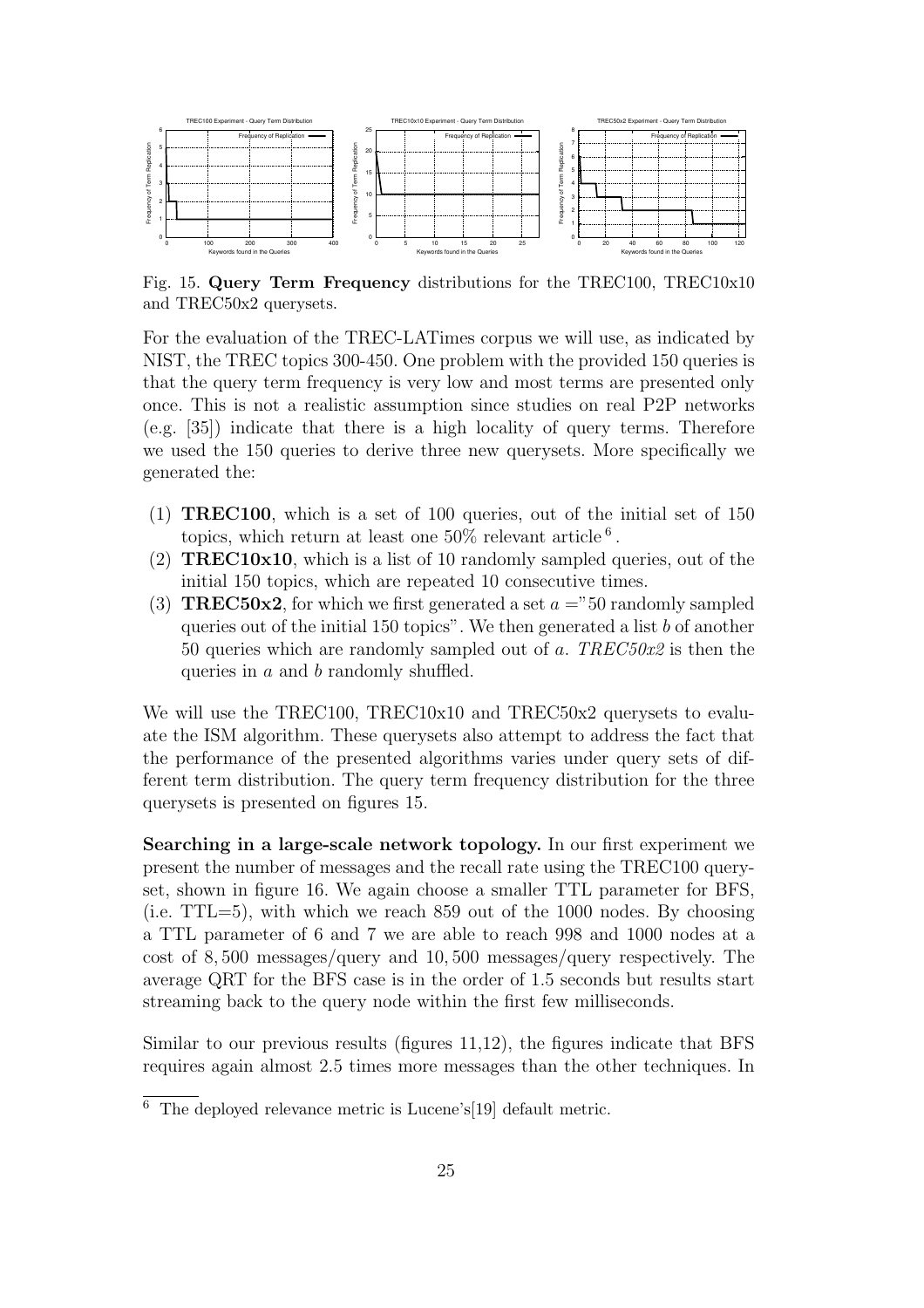

Fig. 16. Messages (left) and Recall Rate (right), for the TREC100 queryset and TTL=6 over a static TREC-LATimes Peerware.

addition, the recall rate validates our hypothesis that ISM won't exhibit any learning behavior if the frequency of terms is very low. The lack of repetitive query terms, in the queries, neutralizes ISM's profiling structure which accumulates information that it is never going to be utilized by *RelevanceRank*.

The effect of high term frequency. Our second experiment uses the TREC10x10 and TREC50x2 querysets and attempts to validate our claim that the recall rate will improve dramatically if the frequency of terms is high. The TREC10x10 experiment (see figure 17 top) reveals that ISM is able to achieve an even higher recall rate than what BFS finds for TTL=5. After the learning phase of the first 20 to 30 queries it scores 120% of BFS's recall by using four times less messages. This shows how prohibitive BFS becomes as the TTL ring expands.

The TREC50x2 queryset reflects a more realistic set, since a few terms occur many times in queries and most terms occur less frequently. For the TREC50x2 queryset (see figure 17 bottom), we observe that ISM monotonically improves its recall and at the  $90<sup>th</sup>$  query it again exceeds BFS performance. On the other hand both RBFS's and >RES's recall fluctuate, which indicates that >RES may behave as bad as RBFS if the queries don't follow some constant pattern (such as the one in the 10x10 queries).

## 6.3 Searching in Dynamic Network Topologies

Network failures in P2P systems are commonplace because of (i) the misusage exhibited at the application layer (e.g. users shut down their PCs without disconnecting), (ii) the overwhelming amount of generated network traffic or even (iii) because of some poorly written P2P clients. Such failures generate a dynamic environment in which peers are leaving or joining the network in an ad-hoc manner. In this section we aim to experimentally find the recall rate of the BFS, ISM and >RES algorithms under different levels of network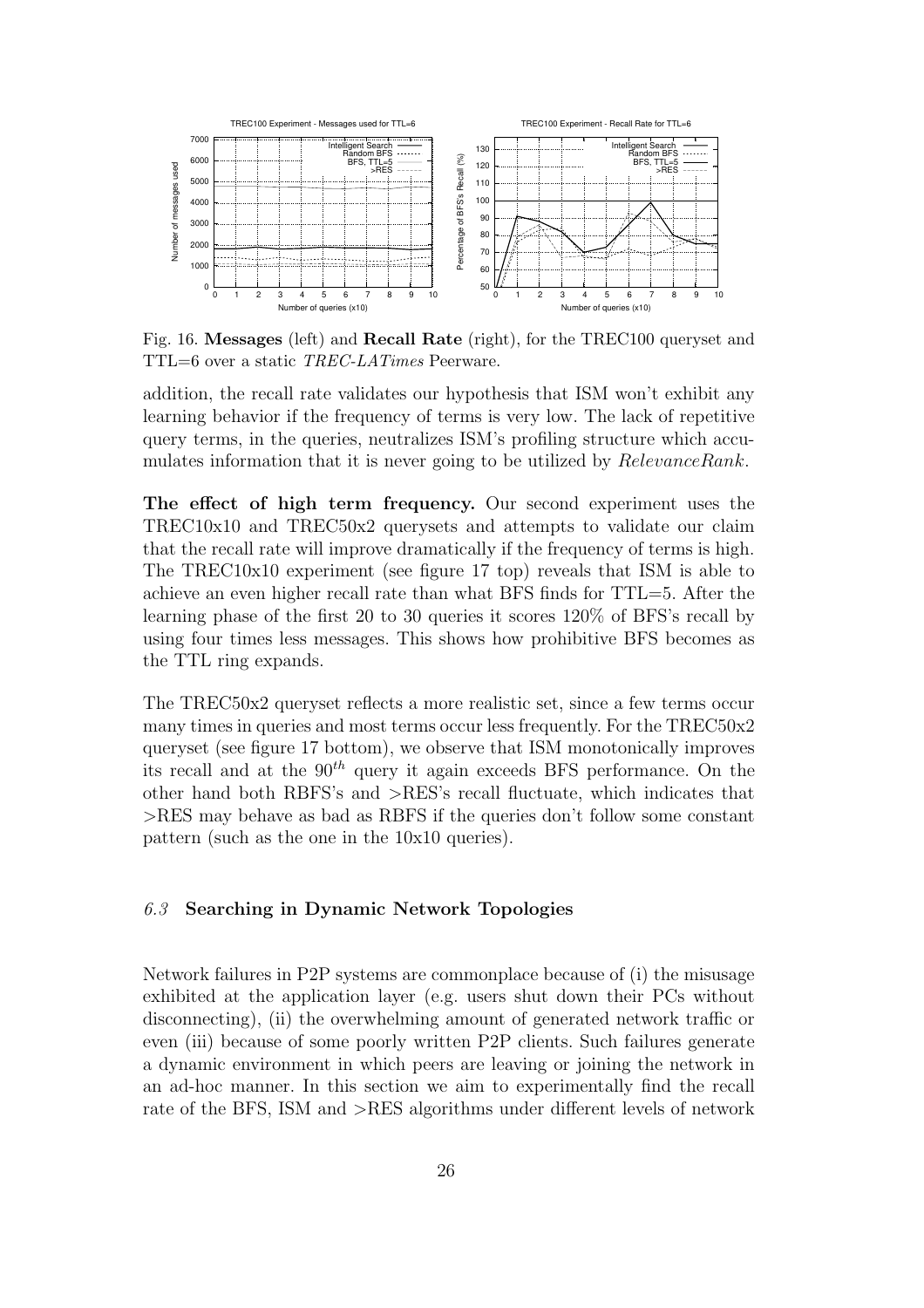

Fig. 17. Messages (left) and **Recall Rate** (right), for the TREC10x10 (top) and TREC50x2 (down) querysets respectively over a static TREC-LATimes Peerware.

failure. The observations will allow us to empirically define the maximum failure threshold to which the different techniques are tolerant to.

In order to simulate a dynamic environment we generated a scenario in which nodes are leaving or joining in a completely random way but the total number of suspended nodes at any given moment is statistically no more than drop rate, where drop rate is a given threshold. More specifically we have introduced into each peer p a *drop\_rate* parameter which allows each peer to make a distributed decision on whether to suspend its operation or not. The  $drop_rate$  parameter is evaluated every k seconds against a random number r. If r is smaller than *drop-rate* then peer p will break all its incoming and outgoing connections and remain suspended for a total of l seconds. After l seconds  $p$  will attempt to re-establish its broken connections and continue its regular operation. In our experiments we set  $k = 60,000ms$  and  $l = 60,000ms$ and we use the TREC-LATimes Peerware along with the TREC10x10 queryset. We use four different levels of *drop\_rate* (i.e.  $0.0, 0.05, 0.1$  and  $0.2$ ) and r is a random number which is uniformly generated in [0.0..1.0).

In Figure 18 (left column) we can see the number of messages used by the BFS, >RES and ISM algorithms respectively. In all cases, the increase of the drop rate decreases the number of messages since fewer messages are able to make it through to their destination. From the recall rate graphs (right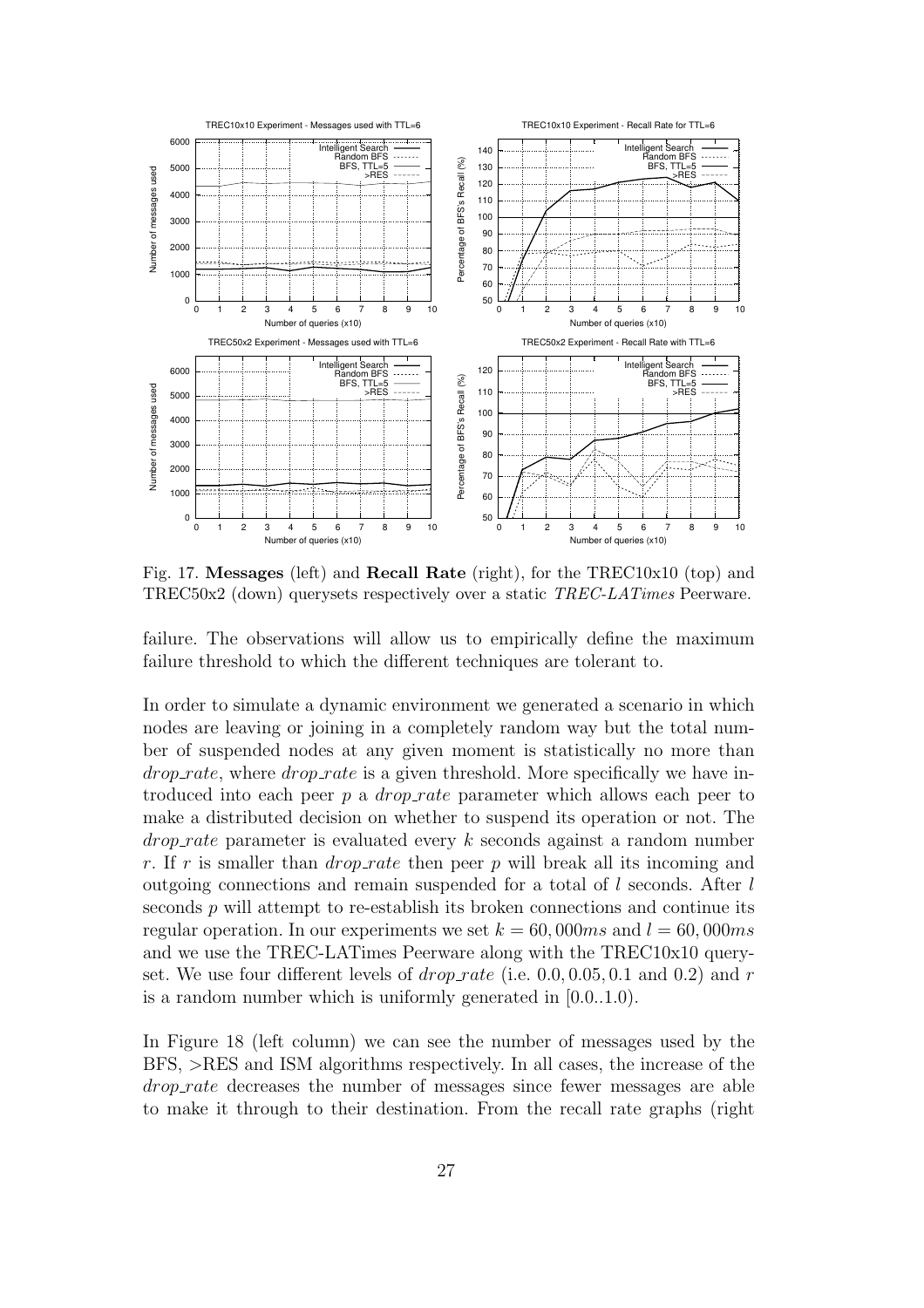

Fig. 18. Messages (left) and Recall Rate (right), when BFS, >RES and ISM perform in a dynamic TREC-LATimes Peerware using the TREC10x10 queryset. The basis for comparison is again the BFS algorithm (first row), which uses  $TTL=5$ , and it is compared with the  $>$ RES (second row) and ISM (third row) techniques, where each of them uses TTL=6.

column) we can observe that BFS doesn't exhibit any learning behavior at any level of *drop\_rate*. Furthermore, the same graph shows that BFS is tolerable to small *drop\_rates* (i.e.  $5\%$ ) since the recall rate is not significantly decreased  $(\approx 3\%)$ . This happens because the BFS algorithm is highly redundant which allows nodes to receive query messages even if some edges of the graph are lost. Similarly with BFS, >RES also doesn't exhibit any learning behavior and its recall rate fluctuates at any level of *drop\_rate*. On the other hand the ISM algorithm is able to perform quite well at low levels of drop rate. More specifically at 5% *drop-rate* the graph line indicates that ISM locates  $100\%$ of BFS's documents. At  $10\%$  *drop\_rate*, ISM is again able to take limited advantage of its profiling structure since at some point the recall rate is as high as  $85\%$ . ISM is not expected to be tolerant to large *drop\_rates* (e.g.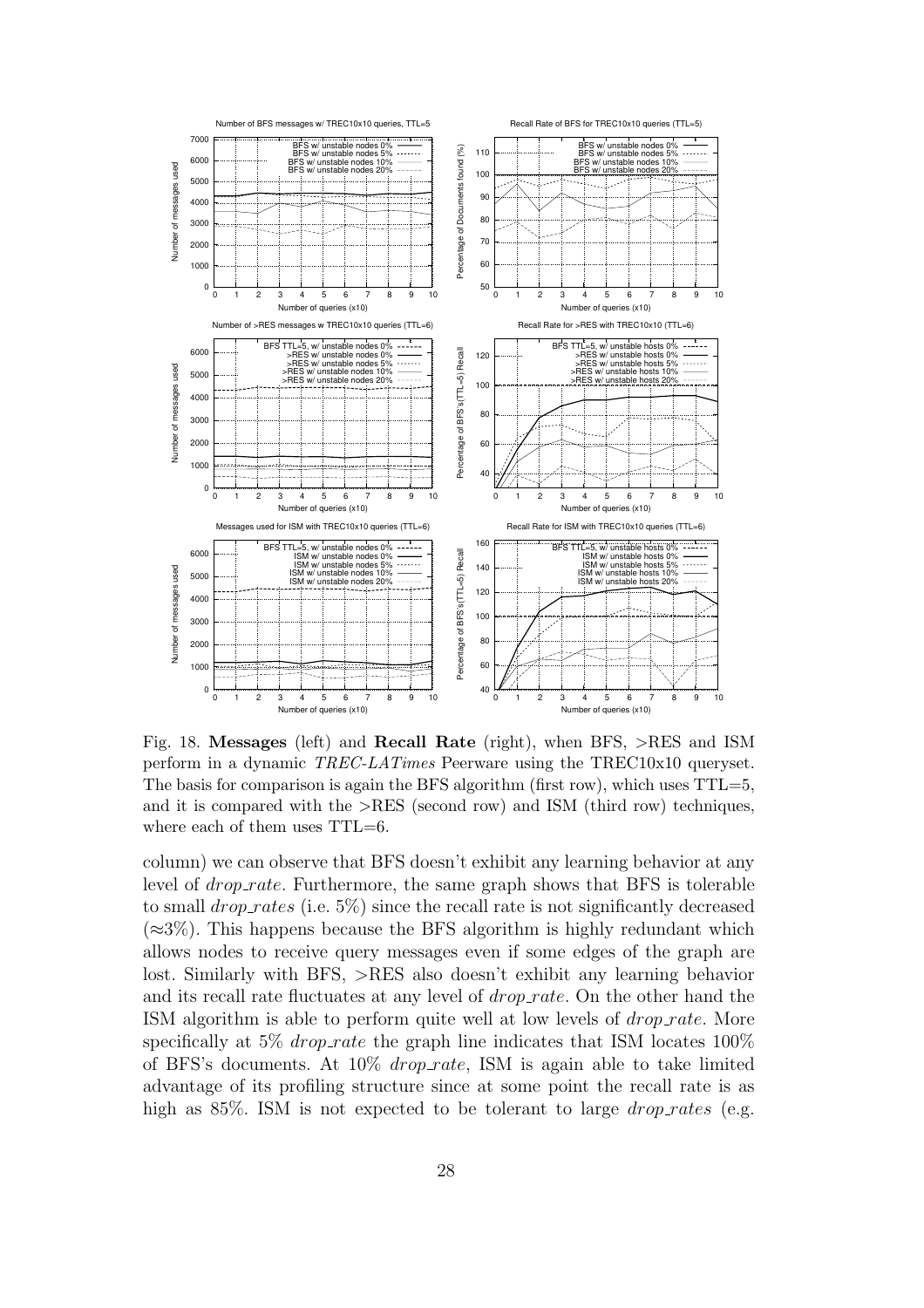20%) because in such case the information gathered by the profiling structure becomes obsolete before it gets the chance to be utilized. This leads ISM to several wrong query routing decisions which finally penalizes its recall rate.

## 7 Conclusions and Future Work

In this paper we presented a number of different query routing techniques that enable efficient information retrieval in P2P systems. Existing techniques are not scaling well because they are either based on the idea of flooding the network with queries or because they require some form of global knowledge. The main challenge for a query routing technique is to query peers that contain the most relevant content with minimum messaging. We have shown the various tradeoffs and experimentally evaluated four of the techniques that require no global knowledge.

Our work further focuses on the Intelligent Search Mechanism, which is an efficient, scalable and simple mechanism for improving the information retrieval problem in P2P networks. ISM uses the knowledge that each peer collects about its peers to improve the efficiency of the search. The scheme is fully distributed and scales well with the size of the network.

Our experimental results show that the performance of ISM improves over time because nodes learn more information about their neighbors as time elapses. ISM achieves therefore a better recall rate than its competitors, although its initial performance is similar to them. Second, we get almost as good recall rate as that of BFS while using a smaller number of messages. Thirdly ISM requires approximately the same Query Response Time (QRT) with its two competitors RBFS and >RES and far less QRT than BFS. Finally ISM scales well to large network topologies and replicated data sources. Our experimental results indicate that ISM is an attractive and promising search technique for information retrieval in Peer-to-Peer systems.

For future work we plan to probe our algorithms over new network topologies such as power-law and tree. We finally plan to make our middleware infrastructure publicly available and deploy it over a Wide Area Network of geographically dispersed hosts.

#### References

[1] Adamic L.A., Lukose R.M., Puniyani A.R. and Huberman B.A. "Search in power-law networks". Phys. Rev. E, 64 46135 (2001).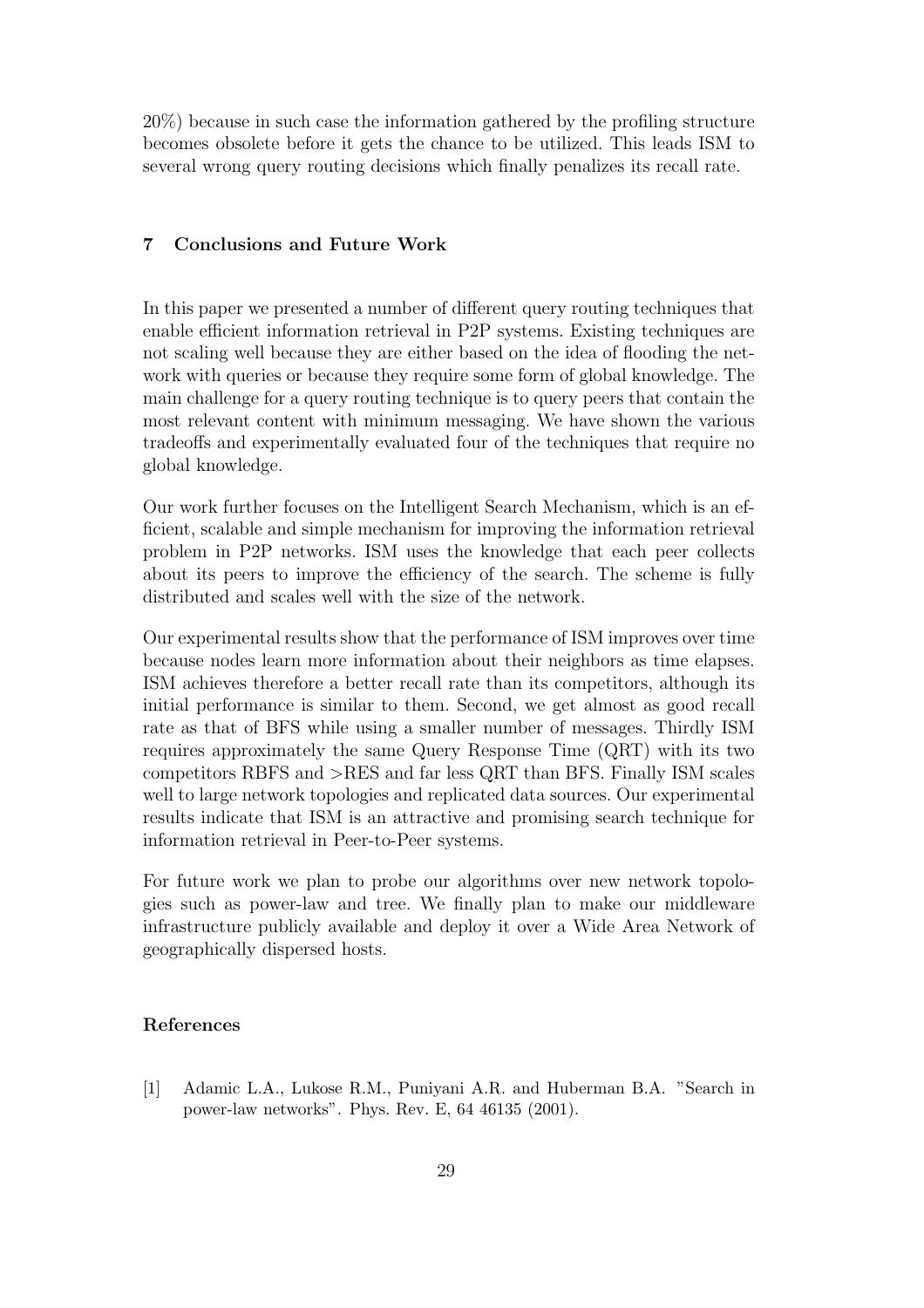- [2] Baeza-Yates R.A. and Ribeiro-Neto B.A., "Modern Information Retrieval." ACM Press Series/Addison Wesley, New York, May 1999.
- [3] Bawa M., Bayardo R.J., Rajagopalan S., Shekita E. "Make it Fresh, Make it Quick – Searching a Network of Personal Webservers". In Proc. of the 12th Int. World Wide Web Conference, WWW-2003, May 2003, Budapest, Hungary
- [4] Callan J., Powell A.L., French J.C., and Connell M. "The effects of querybased sampling on automatic database selection algorithms". Technical Report IR-181, Center for Intelligent Information Retrieval, Department of Computer Science, University of Massachusetts.
- [5] Clarke I., Sandberg O., Wiley B. and Hong T.W. "Freenet: A Distributed Anonymous Information Storage and Retrieval System". Proc. of the ICSI Workshop on Design Issues in Anonymity and Unobservability, Berkeley, CA, 2000.
- [6] Crespo A., Garcia-Molina H. "Routing Indices For Peer-to-Peer Systems". Proc. of Int. Conf. on Distributed Computing Systems, Vienna, Austria, 2002.
- [7] Cuenca-Acuna F.M. and Nguyen T.D. "Text-Based Content Search and Retrieval in ad hoc P2P Communities". International Workshop on Peerto-Peer Computing, Springer-Verlag, May 2002
- [8] French J.C., Powell A.L., Callan J., Viles C.L., Emmitt T., Prey K.J., and Mou Y. "Comparing the Performance of Database Selection Algorithms". Proc. of ACM SIGIR Research and Development in Information Retrieval, 1999.
- [9] GMD-IPSI XQL Engine, http://xml.darmstadt.gmd.de/xql/
- [10] Gnutella, http://gnutella.wego.com.
- [11] Gravano L., and Garcia-Molina H. "Generalizing gloss to vector-space databases and broker hierarchies". In Proceedings of the 21st VLDB Conference (Zurich, Switchland, 1995).
- [12] Groove Networks., http://www.groove.net/.
- [13] Gao J., and Steenkiste P. "Design and Evaluation of a Distributed Scalable Content Discovery System." IEEE Journal on Selected Areas in Communications, Special Issue on Recent Advances in Service Overlay Networks, 22(1):54-66, January, 2004.
- [14] JXTA Search, Project JXTA, http://search.jxta.org/.
- [15] Kalogeraki V., Gunopulos D., and Zeinalipour-Yazti D. "A Local Search Mechanism for Peer-to-Peer Networks". In 11th International Conference on Information and Knowledge Management (CIKM'2002), McLean, Virginia USA, November 4-9, 2002.
- [16] Kazaa, Sharman Networks Ltd. http://www.kazaa.com/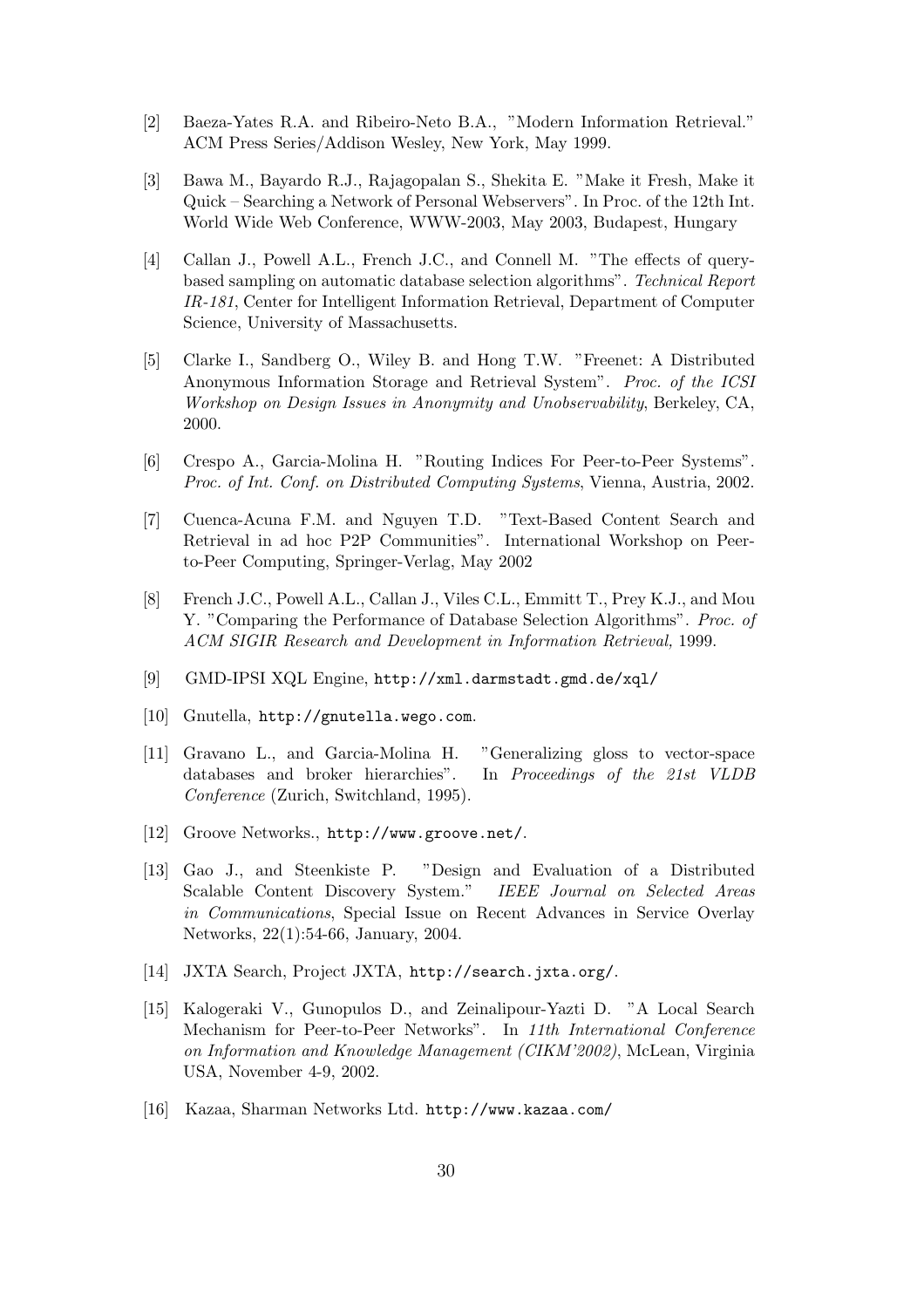- [17] Kubiatowicz J., Bindel D., Chen Y., Czerwinski S., Eaton P., Geels D., Gummadi R., Rhea S., Weatherspoon H., Weimer W., Wells C., and Zhao B., "OceanStore: An Architecture for Global-Scale Persistent Storage". In Proc. of the 9th Int. Conf. on Architectural Support for Prog. Languages and Operating Systems (ASPLOS 2000), November 2000.
- [18] Lu Z. and McKinley K.S. "The Effect of Collection Organization and Query Locality on Information Retrieval System Performance and Design". Book chapter in Advances in Information Retrieval, Kluwer, New York, 2000. Bruce Croft, Editor.
- [19] Lucene, The Apache Jakarta Project. http://jakarta.apache.org/lucene/
- [20] Lv Q., Cao P., Cohen E., Li K., and Shenker S. "Search and replication in unstructured peer-to-peer networks". ICS02, New York, USA, June 2002.
- [21] Melnik S., Raghavan S., Yang B., Garcia-Molina H. "Building a Distributed Full-Text Index for the Web". 10th World Wide Web Conference, Hong Kong, 2001.
- [22] Napster, http://www.napster.com/.
- [23] Powell A.L., French J.C., Callan J., Connell M., Viles C.L. "The Impact of Database Selection on Distributed Searching". Proc. of the 23rd Int. ACM SIGIR Conf. on Research and Development in Information Retrieval, pages 232–239, 2000.
- [24] Ratnasamy S., Francis P., Handley M., Karp R., and Shenker S. "A Scalable Content-Addressable Network". In Proc. ACM SIGCOMM 2001, 2001.
- [25] Rui Y., Huang T.S., and Chang S.F. "Image Retrieval: Current Techniques, Promising Directions and Open Issues" Journal of Visual Communication and Image Representation, Vol. 10, 39-62, March, 1999.
- [26] Salton. G. "Automatic Text Processing: The Transformation, Analysis, and Retrieval of Information by Computer". Addison-Wesley, Reading, MA. 1989.
- [27] Stoica I., Morris R., Karger D., Kaashoek M.F., Balakrishnan H. "Chord: A scalable peer-to-peer lookup service for Internet applications". Proc. of ACM SIGCOMM 2001, San Diego CA, August 2001.
- [28] Suel T., Mathur C., Wu J., Zhang J., Delis A., Kharrazi M., Long X., and Shanmugasundaram K. "ODISSEA: A Peer-to-Peer Architecture for Scalable Web Search and Information Retrieval". 6th International Workshop on the Web and Databases (WebDB), June 2003.
- [29] Tang C., Xu Z., and Dwarkadas S. "Peer-to-Peer Information Retrieval Using Self-Organizing Semantic Overlay Networks". ACM SIGCOMM 2003, Karlsruhe, Germany, August 2003.
- [30] Tsoumakos D. and Roussopoulos N. "Adaptive Probabilistic Search for Peerto-Peer Networks". Proc. of the Third IEEE Int. Conf. on P2P Computing, P2P2003, 2003.